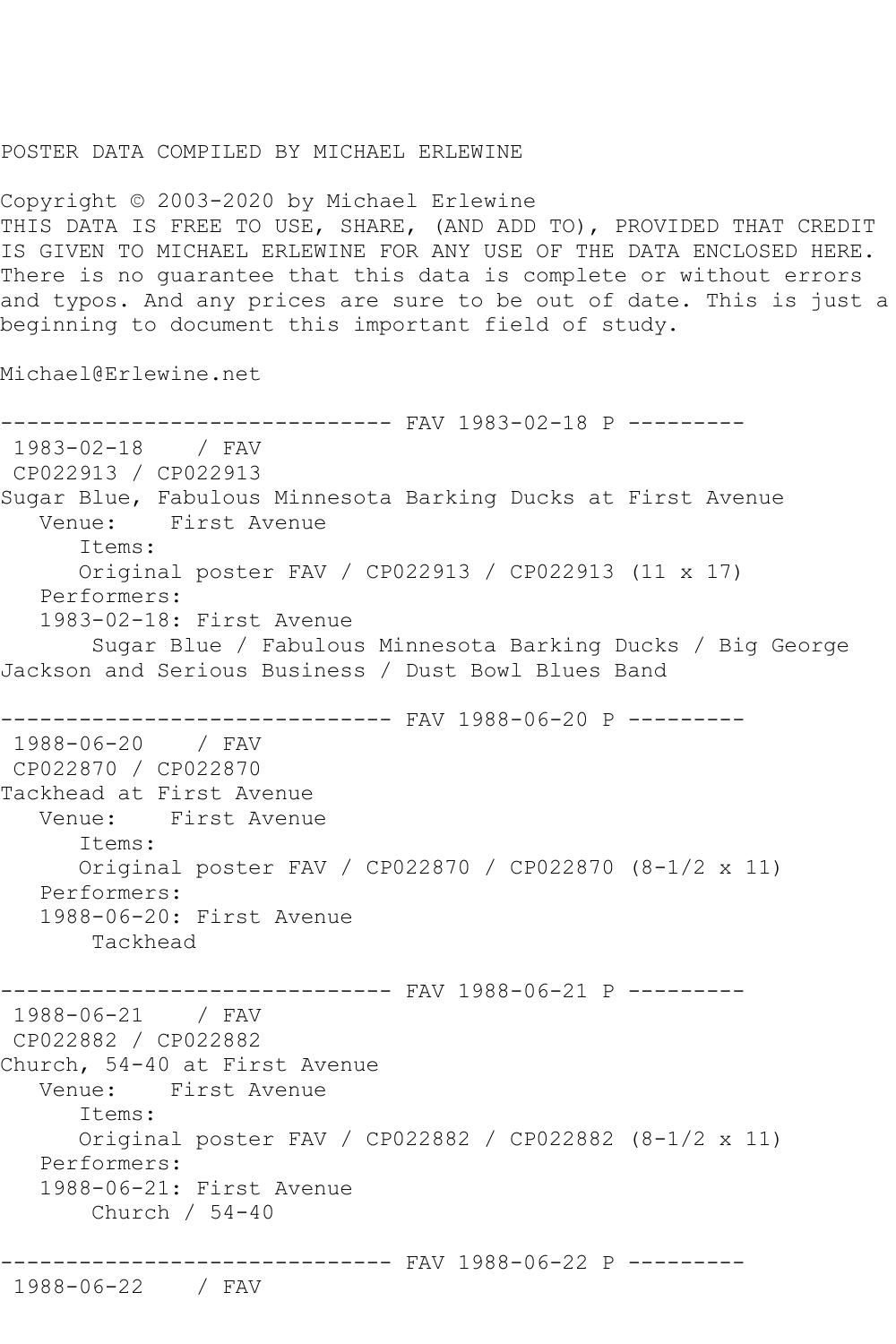CP022875 / CP022875 Wire, Band of Susans at First Avenue Venue: First Avenue Items: Original poster FAV / CP022875 / CP022875 (8-1/2 x 11) Performers: 1988-06-22: First Avenue Wire / Band of Susans ------------------------------ FAV 1988-11-01 P --------- 1988-11-01 / FAV CP022872 / CP022872 Devo, Earth is Constipated at First Avenue Venue: First Avenue Items: Original poster FAV / CP022872 / CP022872 (8-1/2 x 11) Performers: 1988-11-01: First Avenue Devo / Earth is Constipated ------------------------------ FAV 1988-11-14 P --------- 1988-11-14 / FAV CP022866 / CP022866 Warren Zevon, Patrician Homeboys at First Avenue Venue: First Avenue Items: Original poster FAV / CP022866 / CP022866 (8-1/2 x 11) Performers: 1988-11-14: First Avenue Warren Zevon / Patrician Homeboys ------------------------------ FAV 1988-12-05 P --------- 1988-12-05 / FAV CP022874 / CP022874 Ministry at First Avenue Venue: First Avenue Items: Original poster FAV / CP022874 / CP022874 (8-1/2 x 11) Performers: 1988-12-05: First Avenue Ministry ------------------------------ FAV 1989-05-13 P --------- 1989-05-13 / FAV CP022876 / CP022876 Peach Tree Band, Riche at First Avenue Venue: First Avenue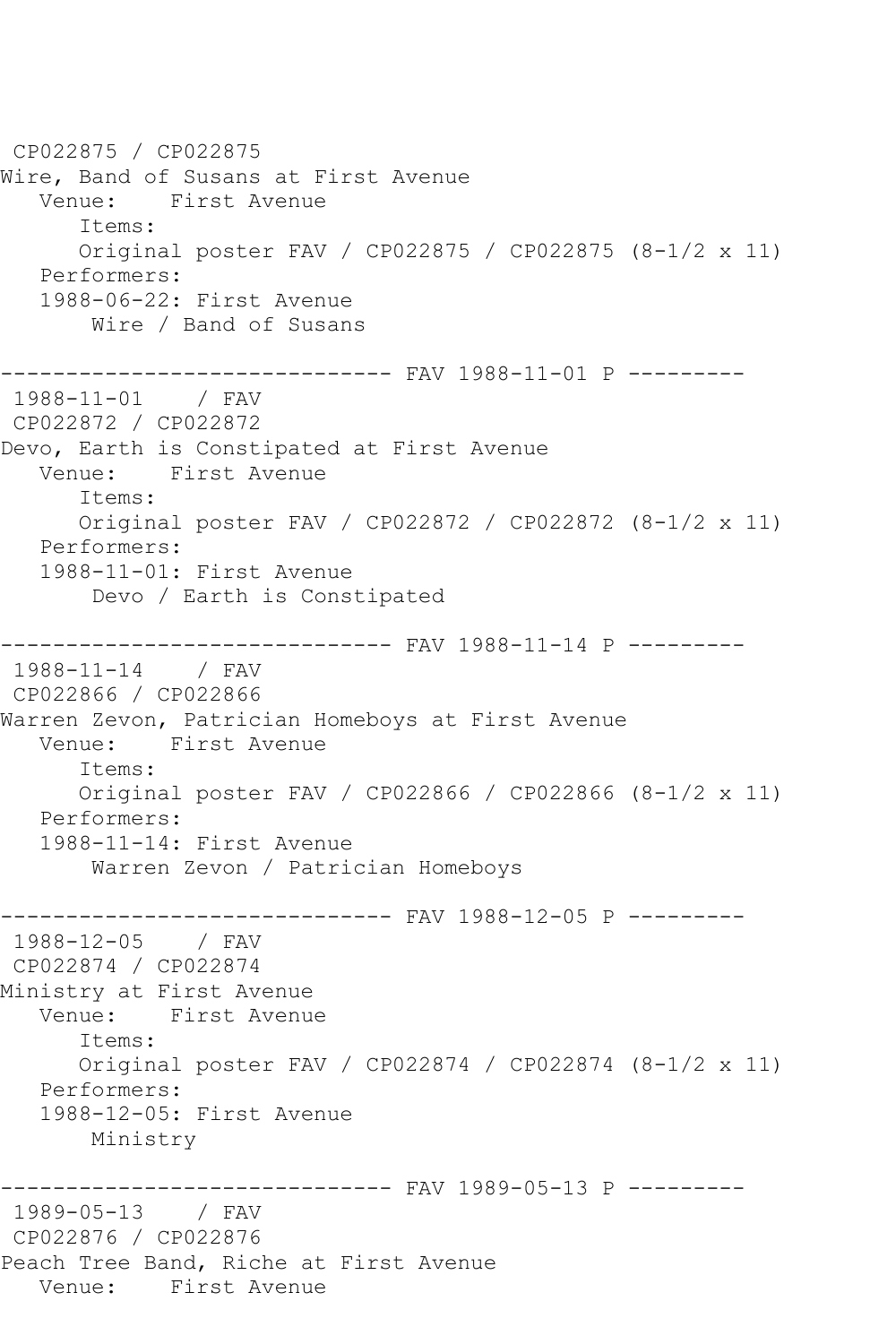Items: Original poster FAV / CP022876 / CP022876 (8-1/2 x 11) Performers: 1989-05-13: First Avenue Peach Tree Band / Riche / New Approach ------------------------------ FAV 1989-05-15 P --------- 1989-05-15 / FAV CP022865 / CP022865 Bob Mould, Treat Her Right at First Avenue<br>Venue: First Avenue First Avenue Items: Original poster FAV / CP022865 / CP022865 (8-1/2 x 11) Performers: 1989-05-15: First Avenue Bob Mould / Treat Her Right / David Postelthwait ------------------------------ FAV 1989-05-16 P --------- 1989-05-16 / FAV CP022864 / CP022864 Untouchables, Hot Sauce at First Avenue Venue: First Avenue Items: Original poster FAV / CP022864 / CP022864 (8-1/2 x 11) Performers: 1989-05-16: First Avenue Untouchables / Hot Sauce ------------------------------ FAV 1989-05-27 P --------- 1989-05-27 / FAV CP022871 / CP022871 Coup de Grace, Disturbed at First Avenue Venue: First Avenue Items: Original poster FAV / CP022871 / CP022871 (8-1/2 x 11) Performers: 1989-05-27: First Avenue Coup de Grace / Disturbed / Soylent Green / Insidious Prophets / Animosity ------------------------------ FAV 1989-05-31 P --------- 1989-05-31 / FAV CP022869 / CP022869 T.P. Ok Jazz Orchestra, Njeleka at First Avenue Venue: First Avenue Items: Original poster FAV / CP022869 / CP022869 (8-1/2 x 11)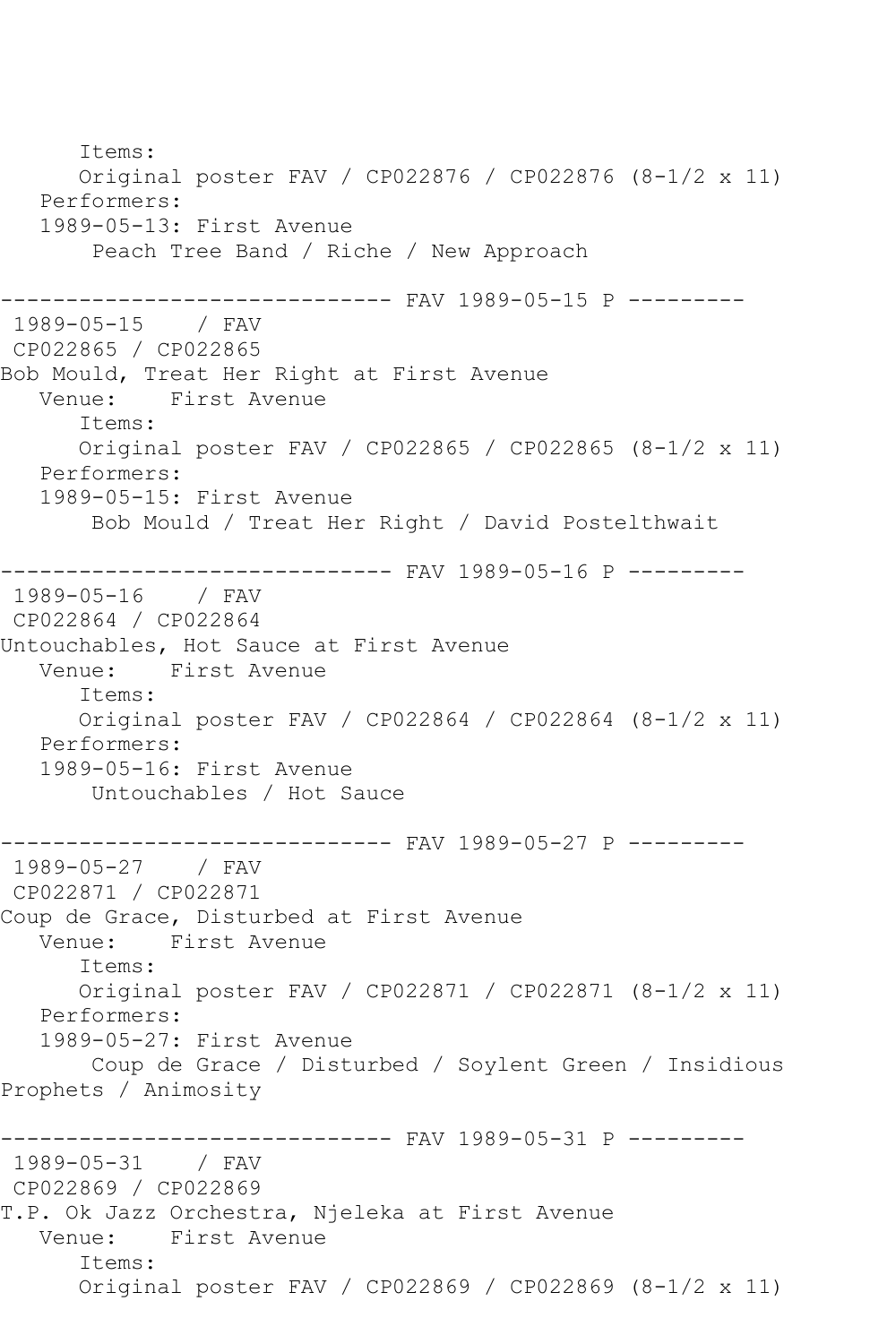Performers: 1989-05-31: First Avenue T.P. Ok Jazz Orchestra / Njeleka ------------------------------ FAV 1989-06-21 P --------- 1989-06-21 / FAV CP022878 / CP022878 Guadalcanal Diary, Help me Elmer at First Avenue Venue: First Avenue Items: Original poster FAV / CP022878 / CP022878 (8-1/2 x 11) Performers: 1989-06-21: First Avenue Guadalcanal Diary / Help me Elmer ------------------------------ FAV 1989-06-26 P --------- 1989-06-26 / FAV CP022885 / CP022885 Manu Dibango at First Avenue Venue: First Avenue Items: Original poster FAV / CP022885 / CP022885 (8-1/2 x 11) Performers: 1989-06-26: First Avenue Manu Dibango ------------------------------ FAV 1989-06-27 P --------- 1989-06-27 / FAV CP022932 / CP022932 Electric Love Muffin, Concert Cameo at First Avenue Venue: First Avenue Items: Original poster FAV / CP022932 / CP022932 (11 x 17) Performers: 1989-06-27: First Avenue Electric Love Muffin / Concert Cameo / Dig This ------------------------------ FAV 1989-07-01 P --------- 1989-07-01 / FAV CP022867 / CP022867 Robyn Hitchcock and the Egyptians, Poi Dog Pondering at First Avenue Venue: First Avenue Items: Original poster FAV / CP022867 / CP022867 (8-1/2 x 11) Performers: 1989-07-01: First Avenue Robyn Hitchcock / Poi Dog Pondering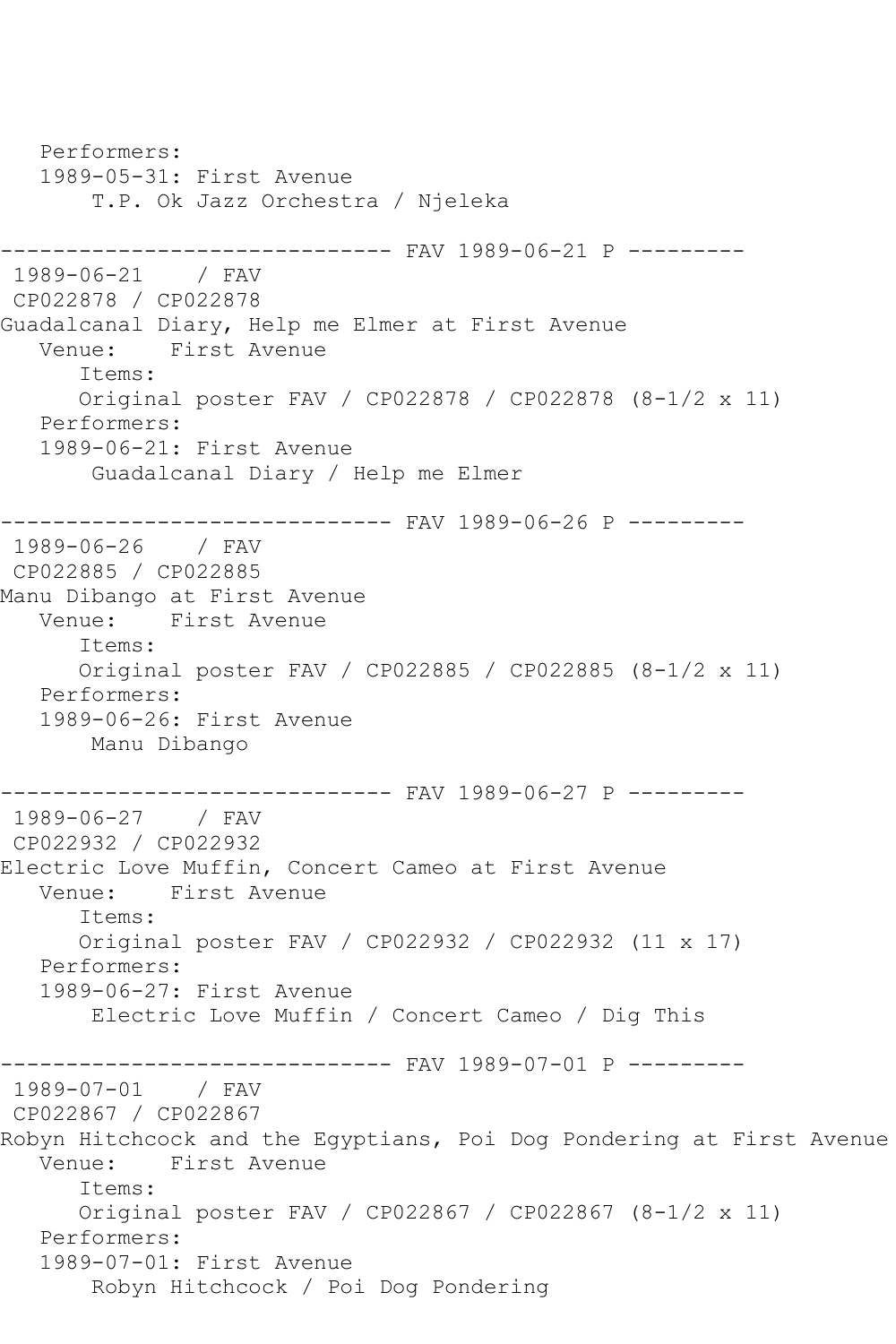------------------------------ FAV 1989-07-09 P --------- 1989-07-09 / FAV CP022877 / CP022877 Xymox, Moev at First Avenue Venue: First Avenue Items: Original poster FAV / CP022877 / CP022877 (8-1/2 x 11) Performers: 1989-07-09: First Avenue Xymox / Moev ------------------------------ FAV 1989-07-10 P --------- 1989-07-10 / FAV CP022873 / CP022873 Concrete Blonde, House of Freaks at First Avenue Venue: First Avenue Items: Original poster FAV / CP022873 / CP022873 (8-1/2 x 11) Performers: 1989-07-10: First Avenue Concrete Blonde / House of Freaks / Azalia Snail ------------------------------ FAV 1989-07-17 P --------- 1989-07-17 / FAV CP022868 / CP022868 Pere Ubu, Peter Blegvad at First Avenue Venue: First Avenue Items: Original poster FAV / CP022868 / CP022868 (8-1/2 x 11) Performers: 1989-07-17: First Avenue Pere Ubu / Peter Blegvad ---------- FAV 1989-07-26 P ---------1989-07-26 / FAV CP022880 / CP022880 Blasters at First Avenue Venue: First Avenue Items: Original poster FAV / CP022880 / CP022880 (8-1/2 x 11) Performers: 1989-07-26: First Avenue Blasters ------------------------------ FAV 1989-12-11 P ---------

```
1989-12-11 / FAV
```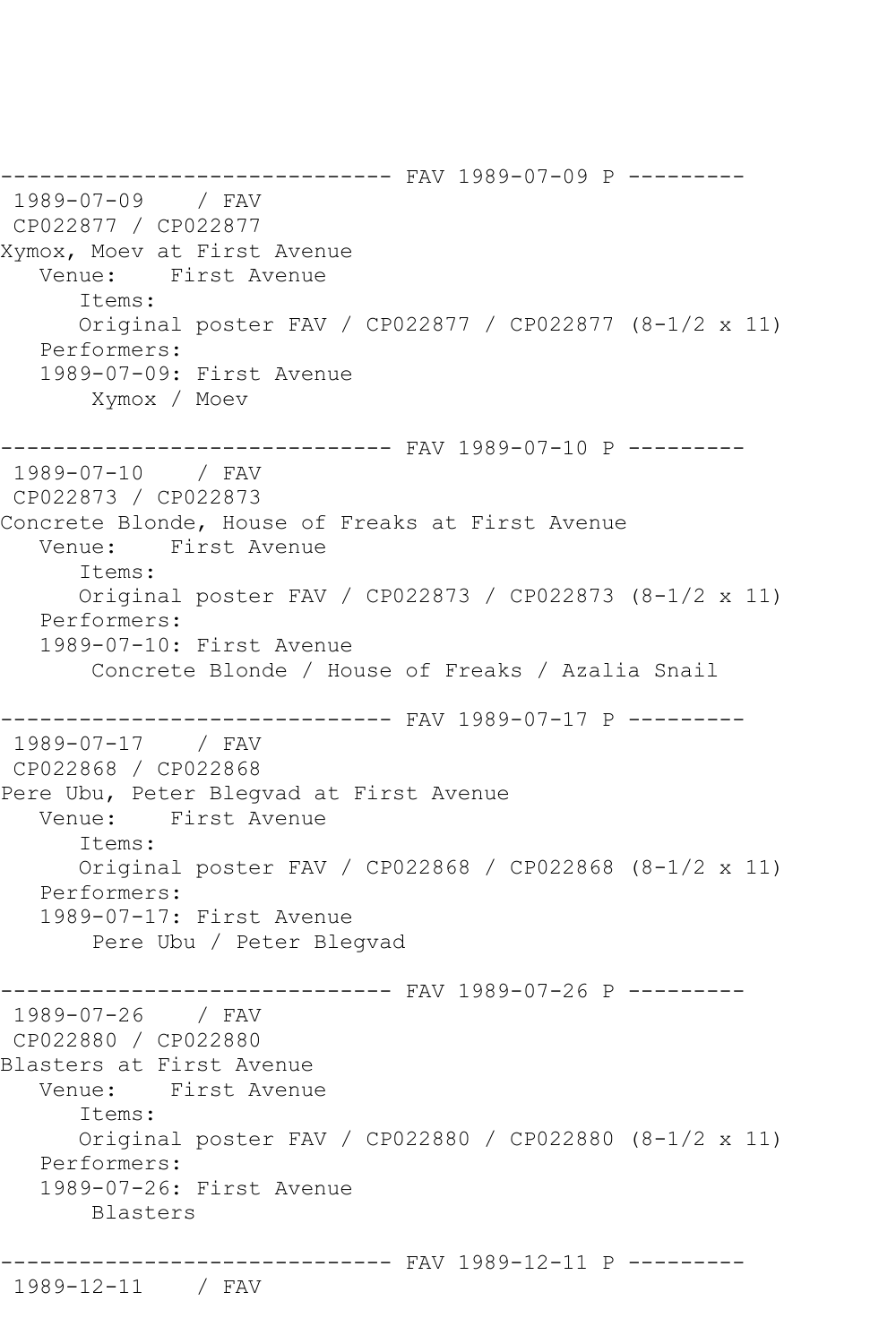CP022926 / CP022926 Pepe Kalle, Empire Bakuba at First Avenue Venue: First Avenue Items: Original poster FAV / CP022926 / CP022926 (11 x 17) Performers: 1989-12-11: First Avenue Pepe Kalle / Empire Bakuba / Sam Mangwana / Dancing Emoro ------------------------------ FAV 1989-12-11 P --------- 1989-12-11 / FAV CP023046 / CP023046 Pepe Kalle, Sam Mangwana at First Avenue Venue: First Avenue Items: Original poster FAV / CP023046 / CP023046 (11 x 17) Performers: 1989-12-11: First Avenue Pepe Kalle / Sam Mangwana / Dancing Emoro ------------------------------ FAV 1990-03-18 P --------- 1990-03-18 / FAV CP022889 / CP022889 Dr. John, Revelators at First Avenue Venue: First Avenue Items: Original poster FAV / CP022889 / CP022889 (11 x 17) Performers: 1990-03-18: First Avenue DR. John the Night Tripper / Revelators ------------------------------ FAV 1990-05-04 P --------- 1990-05-04 / FAV CP022905 / CP022905 Blur, Senseless Things at First Avenue Venue: First Avenue Items: Original poster FAV / CP022905 / CP022905 (11 x 17) Performers: 1990-05-04: First Avenue Blur / Senseless Things ------------------------------ FAV 1990-08-30 P --------- 1990-08-30 / FAV CP022942 / CP022942 Fall, Zuzu's Petals at First Avenue Venue: First Avenue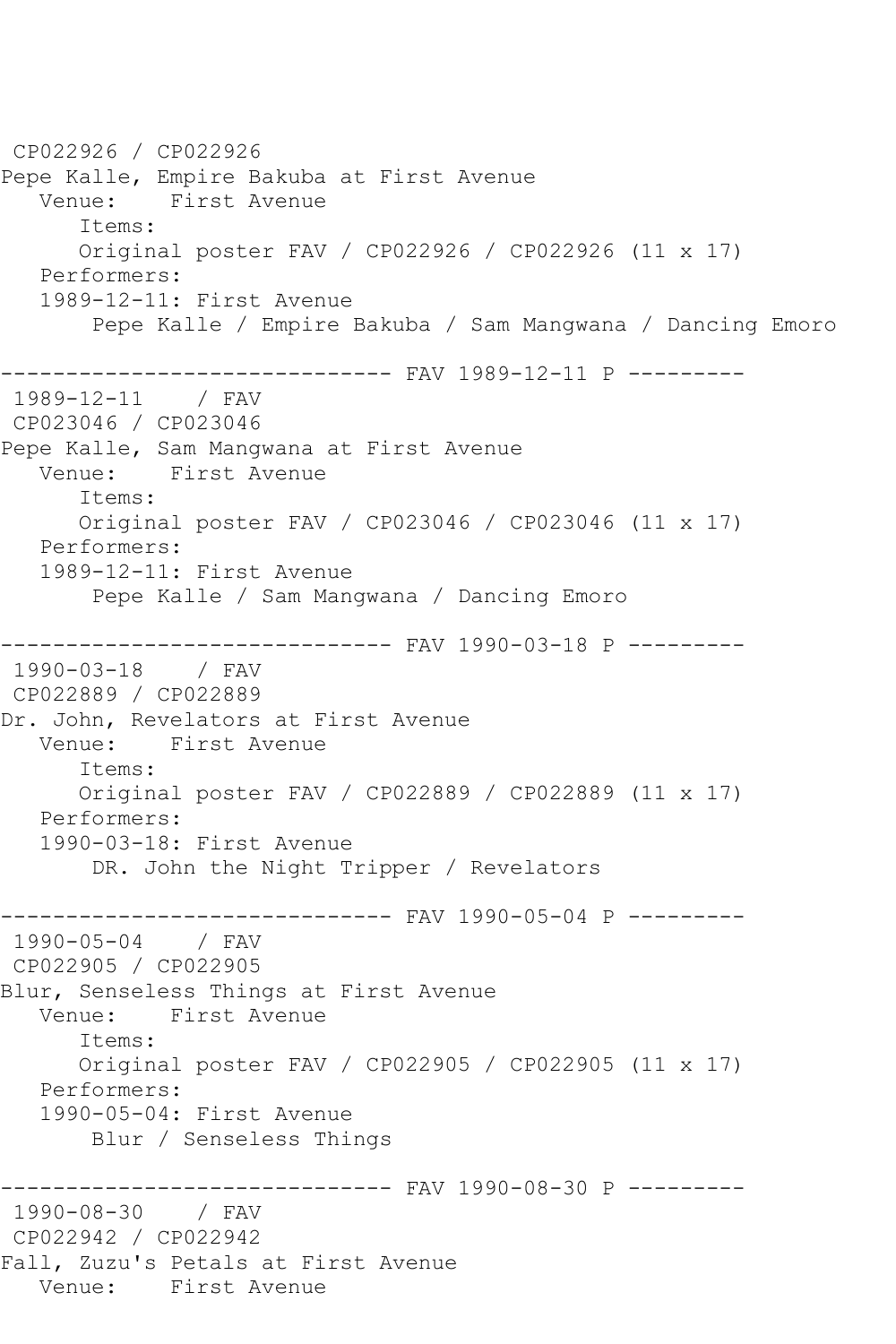Items: Original poster FAV / CP022942 / CP022942 (11 x 17) Performers: 1990-08-30: First Avenue Fall / Zuzu's Petals / Big Red Ball ------------------------------ FAV 1990-10-23 P --------- 1990-10-23 / FAV CP022894 / CP022894 Rollins Band, Agony Column at First Avenue<br>Venue: First Avenue First Avenue Items: Original poster FAV / CP022894 / CP022894 (8-1/2 x 11) Performers: 1990-10-23: First Avenue Rollins Band / Agony Column / Charlie Don't Surf ------------------------------ FAV 1990-12-02 P --------- 1990-12-02 / FAV CP022904 / CP022904 Jane's Addiction, Next of Kin at First Avenue Venue: First Avenue Items: Original poster FAV / CP022904 / CP022904 (11 x 17) Performers: 1990-12-02: First Avenue Jane's Addiction / Next of Kin ------------------------------ FAV 1990-12-03 P --------- 1990-12-03 / FAV CP022912 / CP022912 Special Beat, Toasters at First Avenue Venue: First Avenue Items: Original poster FAV / CP022912 / CP022912 (11 x 17) Performers: 1990-12-03: First Avenue Special Beat / Toasters ------------------------------ FAV 1990-12-04 P --------- 1990-12-04 / FAV CP022959 / CP022959 Pixies at First Avenue Venue: First Avenue Items: Original poster FAV / CP022959 / CP022959 (11 x 17) Performers: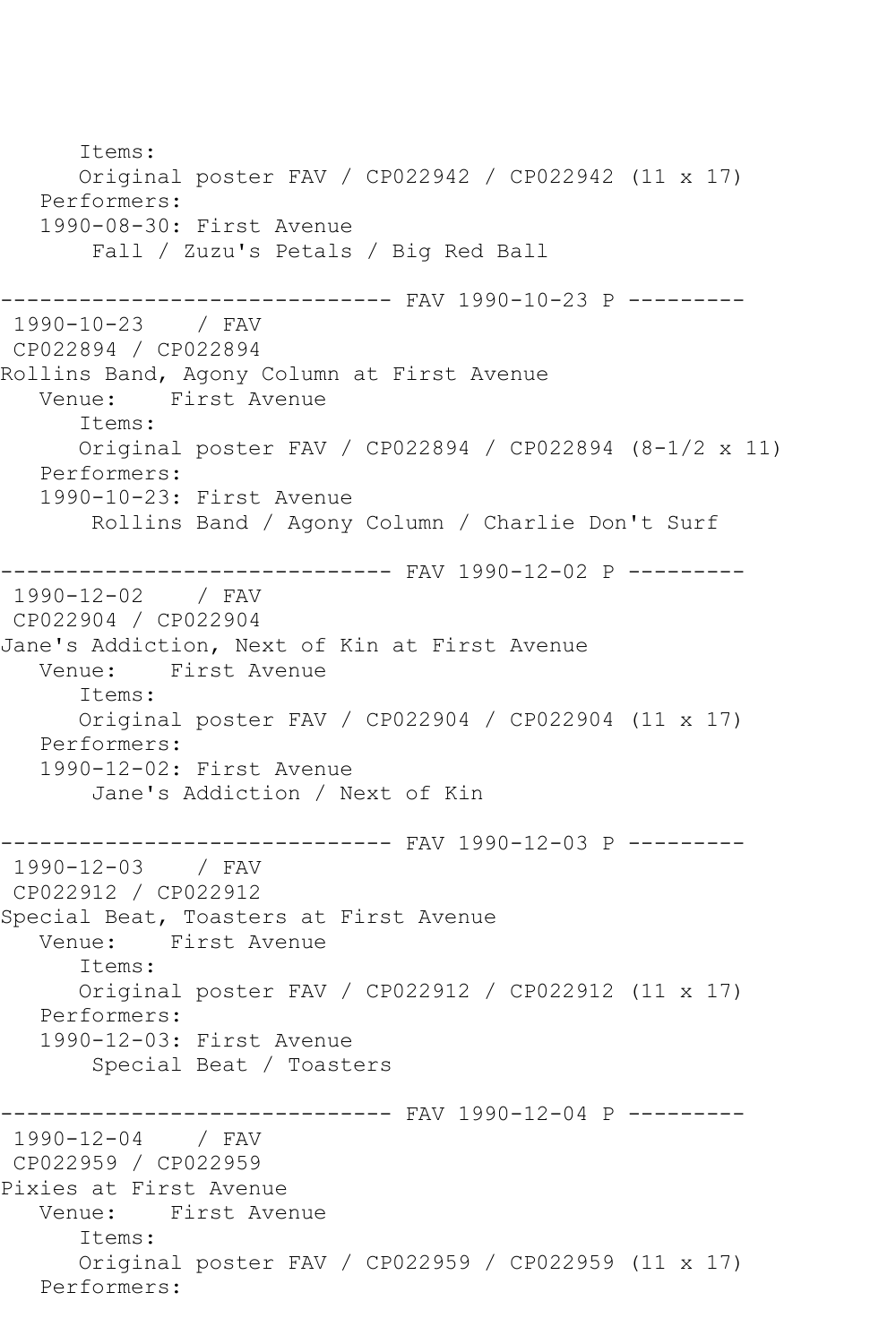1990-12-04: First Avenue Pixies ------------------------------ FAV 1990-12-07 P --------- 1990-12-07 / FAV CP022896 / CP022896 John Hiatt at First Avenue Venue: First Avenue Items: Original poster FAV / CP022896 / CP022896 (11 x 17) Performers: 1990-12-07: First Avenue John Hiatt ------------------------------ FAV 1990-12-08 P --------- 1990-12-08 / FAV CP022915 / CP022915 Curtiss A at First Avenue Venue: First Avenue Items: Original poster FAV / CP022915 / CP022915 (11 x 17) Performers: 1990-12-08: First Avenue Curtiss A ------------------------------ FAV 1990-12-10 P --------- 1990-12-10 / FAV CP022884 / CP022884 Aztec Camera at First Avenue Venue: First Avenue Items: Original poster FAV / CP022884 / CP022884 (11 x 17) Performers: 1990-12-10: First Avenue Aztec Camera ------------------------------ FAV 1990-12-11 P --------- 1990-12-11 / FAV CP022879 / CP022879 Soul Asylum, Die Kreuzen at First Avenue Venue: First Avenue Items: Original poster FAV / CP022879 / CP022879 (8-1/2 x 11) Performers: 1990-12-11: First Avenue Soul Asylum / Die Kreuzen / Galactic Rodeo 1990-12-12: First Avenue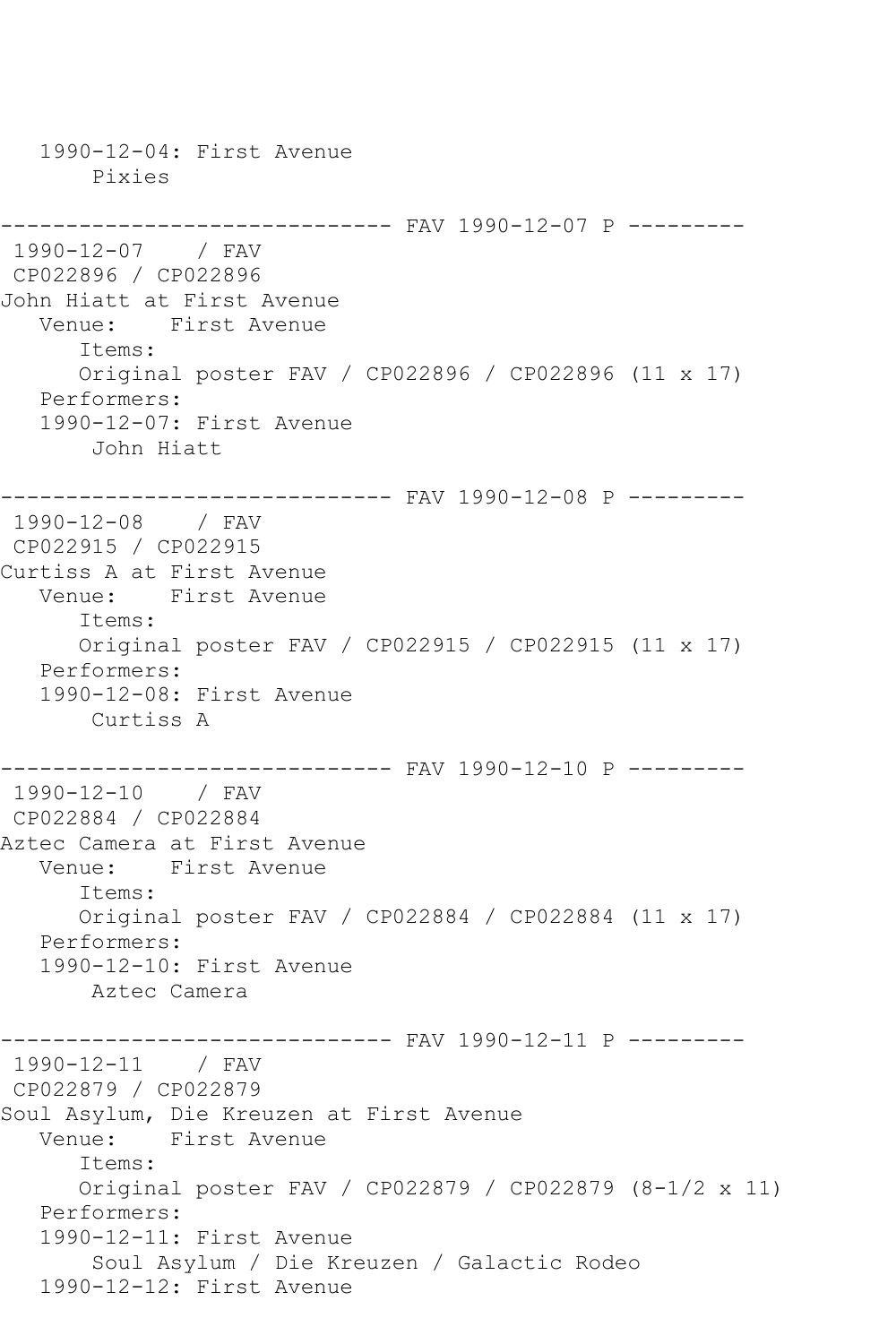Soul Asylum / Die Kreuzen / Heater ------------------------------ FAV 1990-12-18 P --------- 1990-12-18 / FAV CP022919 / CP022919 Agnostic Front, Blind Approach at First Avenue Venue: First Avenue Items: Original poster FAV / CP022919 / CP022919 (11 x 17) Performers: 1990-12-18: First Avenue Agnostic Front / Blind Approach ------------------------------ FAV 1990-12-28 P --------- 1990-12-28 / FAV CP022965 / CP022965 Rifle Sport, Man Sized Action at First Avenue Venue: First Avenue Items: Original poster FAV / CP022965 / CP022965 (11 x 17) Performers: 1990-12-28: First Avenue Rifle Sport / Man Sized Action / Mighty Mofos / Whole Lotta Loves 1990-12-29: First Avenue Blue Hippos / Things that Fall Down / Curtiss A / John Eller 1990-12-30: First Avenue Soul Reaction / Next of Kin / Nixon's Pupils / Superball '63 / Avon Bomb 1990-12-31: First Avenue Monster Zero / Hang-Ups / Fat Tuesday / Eyeball Bird / Dutch Oven ------------------------------ FAV 1991-01-30 P --------- 1991-01-30 / FAV CP023042 / CP023042 Mahlathini and the African Queens at First Avenue Venue: First Avenue Items: Original poster FAV / CP023042 / CP023042 (11 x 17) Performers: 1991-01-30: First Avenue Mahlatini and the Mahotella Queens ------------------------------ FAV 1992-04-29 P --------- 1992-04-29 / FAV CP022911 / CP022911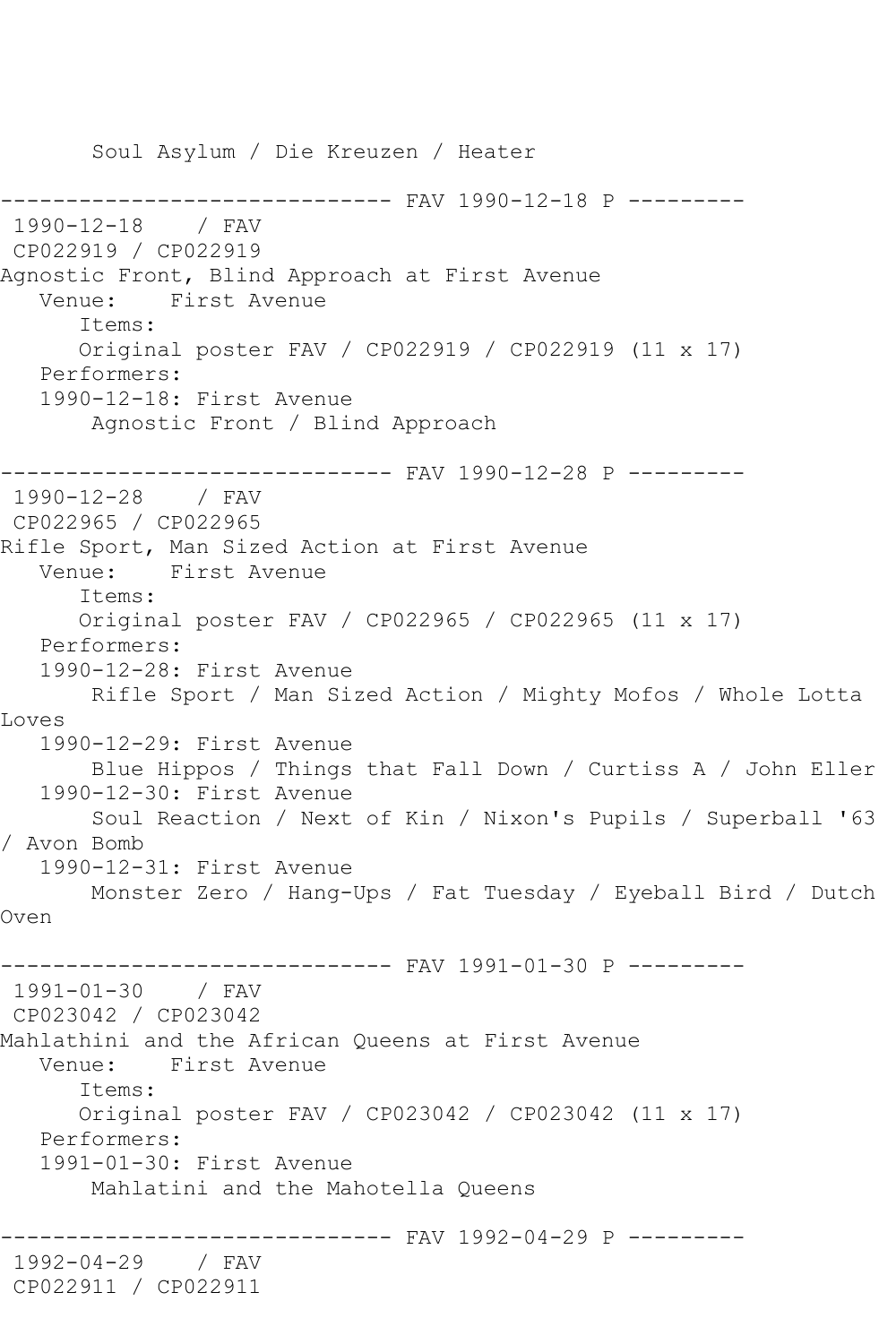Phish, Colonel Bruce Hampton at First Avenue Venue: First Avenue Items: Original poster FAV / CP022911 / CP022911 (11 x 17) Performers: 1992-04-29: First Avenue Phish / Colonel Bruce Hampton / Aquarium Rescue Unit ------------------------------ FAV 1992-04-30 P --------- 1992-04-30 / FAV CP022914 / CP022914 Swans, Machines of Loving Grace at First Avenue Venue: First Avenue Items: Original poster FAV / CP022914 / CP022914 (11 x 17) Performers: 1992-04-30: First Avenue Swans / Machines of Loving Grace -------------------------------- FAV 1992-05-05 P ---------<br>1992-05-05 / FAV  $1992 - 05 - 05$ CP022917 / CP022917 Style Monkeez, Gneissmaker at First Avenue<br>Venue: First Avenue First Avenue Items: Original poster FAV / CP022917 / CP022917 (11 x 17) Performers: 1992-05-05: First Avenue Style Monkeez / Gneissmaker / Wig Monster ------------------------------ FAV 1992-05-07 P --------- 1992-05-07 / FAV CP022906 / CP022906 Cracker at First Avenue Venue: First Avenue Items: Original poster FAV / CP022906 / CP022906 (11 x 17) Performers: 1992-05-07: First Avenue Cracker ------------------------------ FAV 1992-05-13 P --------- 1992-05-13 / FAV CP022887 / CP022887 Eek-A-Mouse, O.J. Ekemode at First Avenue Venue: First Avenue Items: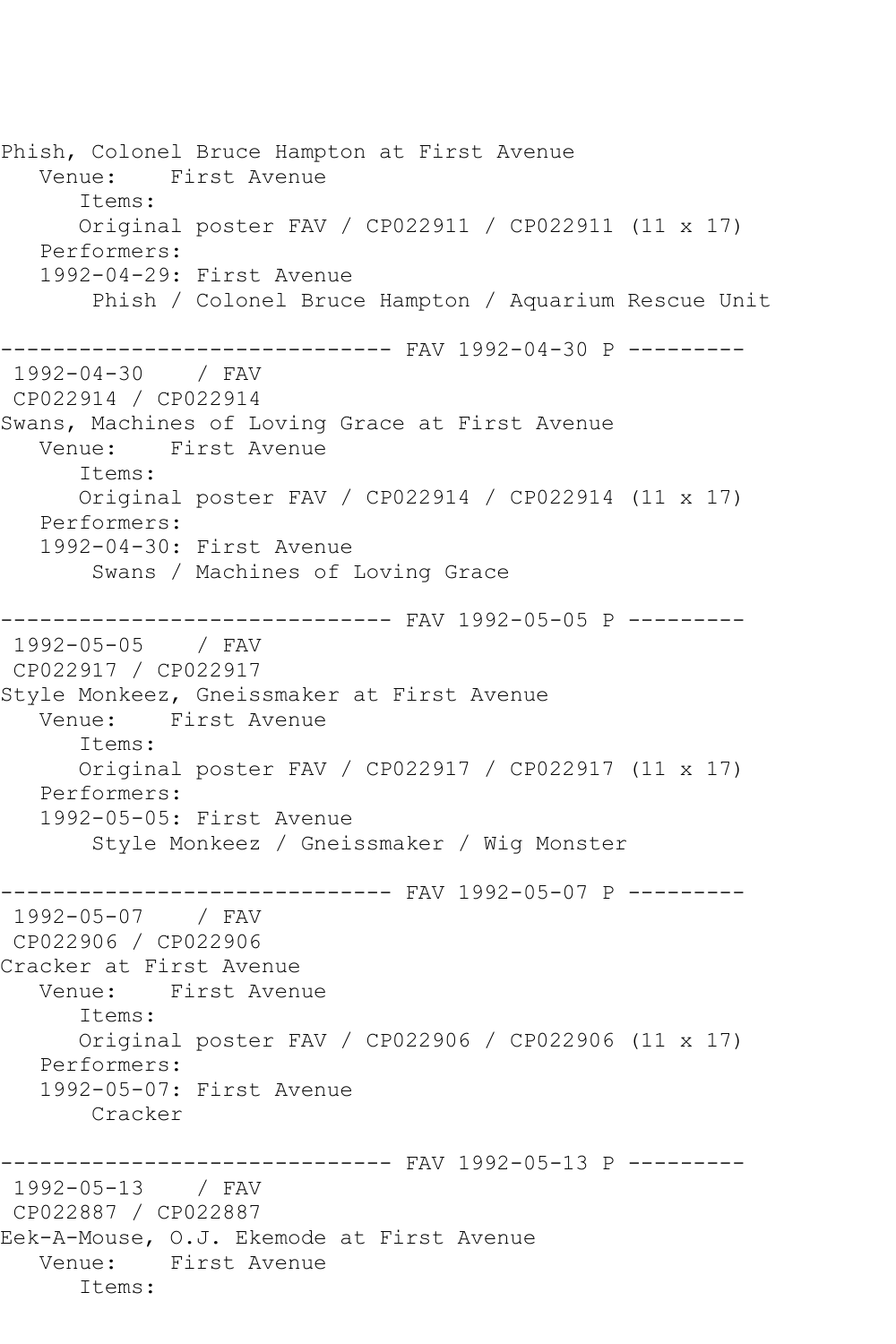Original poster FAV / CP022887 / CP022887 (11 x 17) Performers: 1992-05-13: First Avenue Eek-A-Mouse / O.J. Ekemode ------------------------------ FAV 1992-09-19 P --------- 1992-09-19 / FAV CP022941 / CP022941 Selector, Let's Go Bowling at First Avenue Venue: First Avenue Items: Original poster FAV / CP022941 / CP022941 (11 x 17) Performers: 1992-09-19: First Avenue Selector / Let's Go Bowling ------------------------------ FAV 1993-01-14 P --------- 1993-01-14 / FAV CP022928 / CP022928 Hoopsnakes, Jack Knife & the Sharps at First Avenue Venue: First Avenue Items: Original poster FAV / CP022928 / CP022928 (11 x 17) Performers: 1993-01-14: First Avenue Hoopsnakes / Jack Knife & the Sharps / 3 Below ------------------------------ FAV 1993-01-21 P --------- 1993-01-21 / FAV CP022933 / CP022933 Pigface at First Avenue Venue: First Avenue Items: Original poster FAV / CP022933 / CP022933 (11 x 17) Performers: 1993-01-21: First Avenue Pigface ------------------------------ FAV 1993-01-28 P --------- 1993-01-28 / FAV CP022934 / CP022934 Maroons, Roots Experience at First Avenue Venue: First Avenue Items: Original poster FAV / CP022934 / CP022934 (11 x 17) Performers: 1993-01-28: First Avenue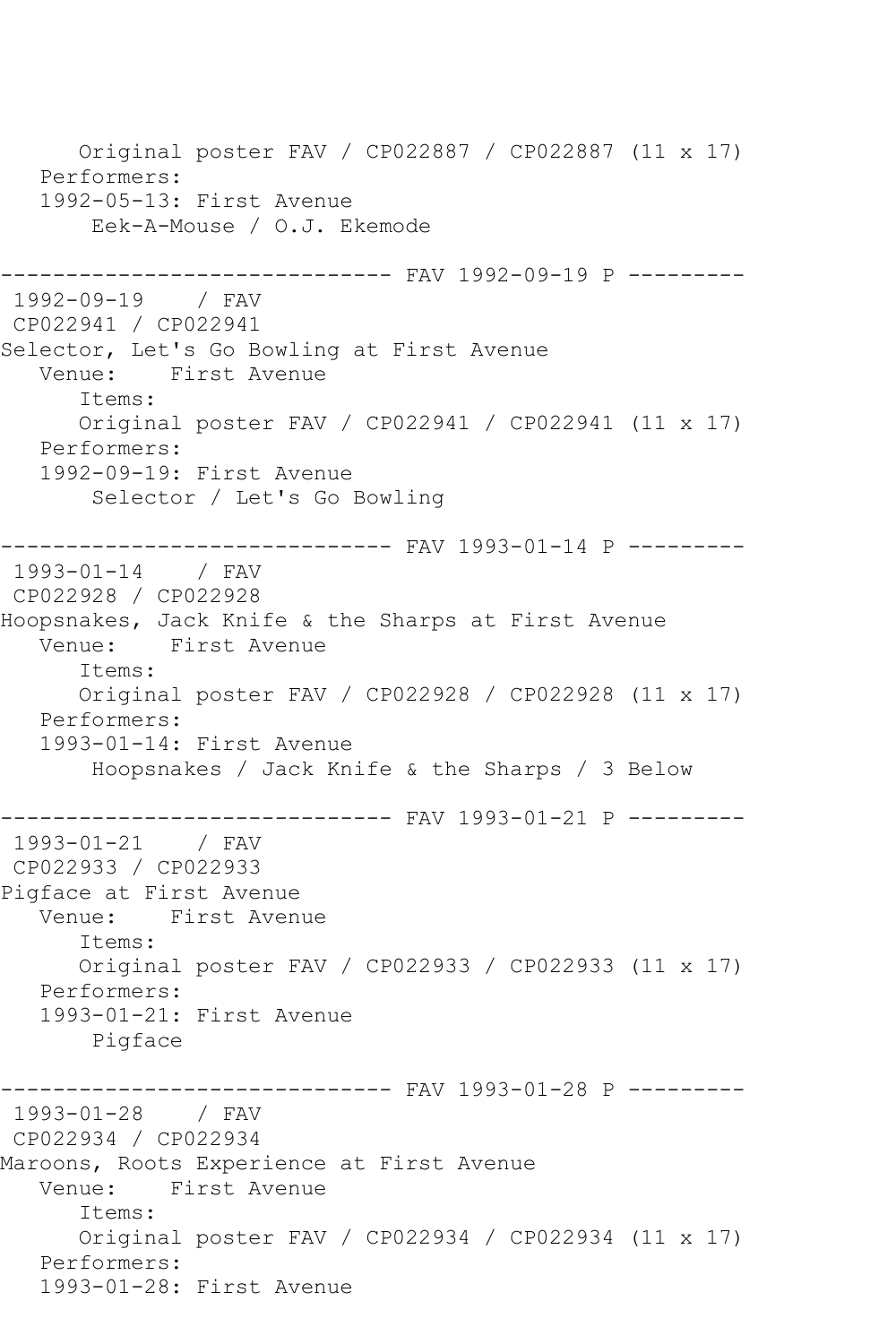Maroons / Roots Experience / Real Free World / Manilla ------------------------------ FAV 1993-02-05 P --------- 1993-02-05 / FAV CP022888 / CP022888 Suzanne Vega, Kitchens of Distinction at First Avenue Venue: First Avenue Items: Original poster FAV / CP022888 / CP022888 (11 x 17) Performers: 1993-02-05: First Avenue Suzanne Vega / Kitchens of Distinction ------------------------------ FAV 1993-02-11 P --------- 1993-02-11 / FAV CP022921 / CP022921 Jefferson Starship, Hot Pork Sandwich at First Avenue Venue: First Avenue Items: Original poster FAV / CP022921 / CP022921 (11 x 17) Performers: 1993-02-11: First Avenue Jefferson Starship / Hot Pork Sandwich ------------------------------ FAV 1993-02-23 P --------- 1993-02-23 / FAV CP022902 / CP022902 Inspiral Carpets, Sunscreem at First Avenue Venue: First Avenue Items: Original poster FAV / CP022902 / CP022902 (11 x 17) Performers: 1993-02-23: First Avenue Inspiral Carpets / Sunscreem / IC ------------------------------ FAV 1993-03-12 P --------- 1993-03-12 / FAV CP022923 / CP022923 Zachary Richard, Ike Reilly at First Avenue Venue: First Avenue Items: Original poster FAV / CP022923 / CP022923 (11 x 17) Performers: 1993-03-12: First Avenue Zachary Richard / Ike Reilly / Community #9 ------------------------------ FAV 1993-03-15 P ---------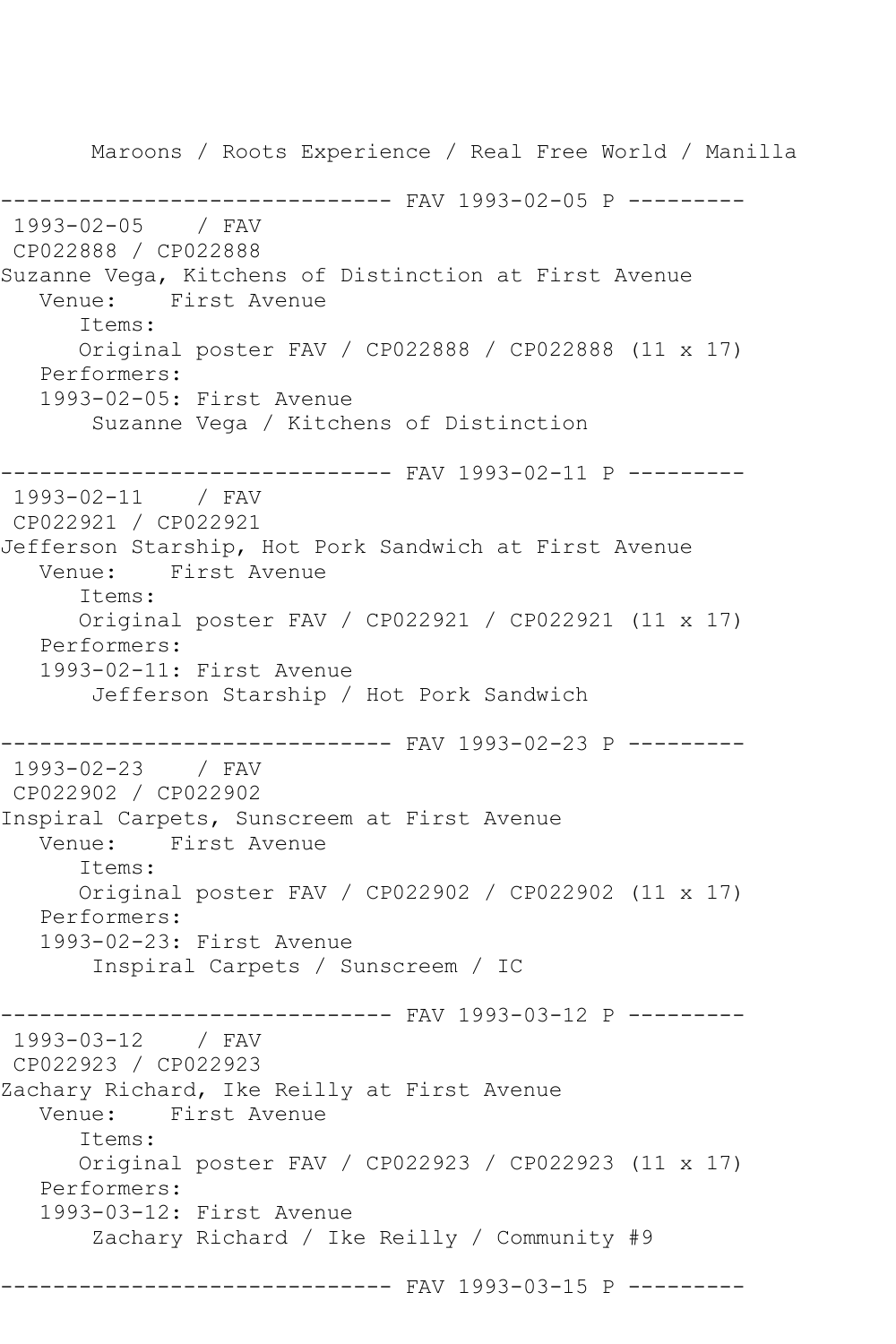1993-03-15 / FAV CP022922 / CP022922 Yellowman and the Saggitarius Band, Manilla at First Avenue Venue: First Avenue Items: Original poster FAV / CP022922 / CP022922 (11 x 17) Performers: 1993-03-15: First Avenue Yellowman / Manilla ------------------------------ FAV 1993-03-17 P --------- 1993-03-17 / FAV CP022903 / CP022903 Boiled in Lead at First Avenue Venue: First Avenue Items: Original poster FAV / CP022903 / CP022903 (11 x 17) Performers: 1993-03-17: First Avenue Boiled in Lead ------------------------------ FAV 1993-04-12 P --------- 1993-04-12 / FAV CP022931 / CP022931 Black Uhuru, Andrew Tosh at First Avenue Venue: First Avenue Items: Original poster FAV / CP022931 / CP022931 (11 x 17) Performers: 1993-04-12: First Avenue Black Uhuru / Andrew Tosh / Louie Rankin ------------------------------- FAV 1993-04-13 P ---------<br>1993-04-13 / FAV  $1993 - 04 - 13$ CP022899 / CP022899 Drivin-n-Cryin ( Hollyfaith ( Triple Gainer at First Avenue<br>Venue: First Avenue First Avenue Items: Original poster FAV / CP022899 / CP022899 (11 x 17) Performers: 1993-04-13: First Avenue Drivin-n-Cryin ------------------------------ FAV 1993-05-02 P --------- 1993-05-02 / FAV CP022907 / CP022907 Goo Goo Dolls, Muffs at First Avenue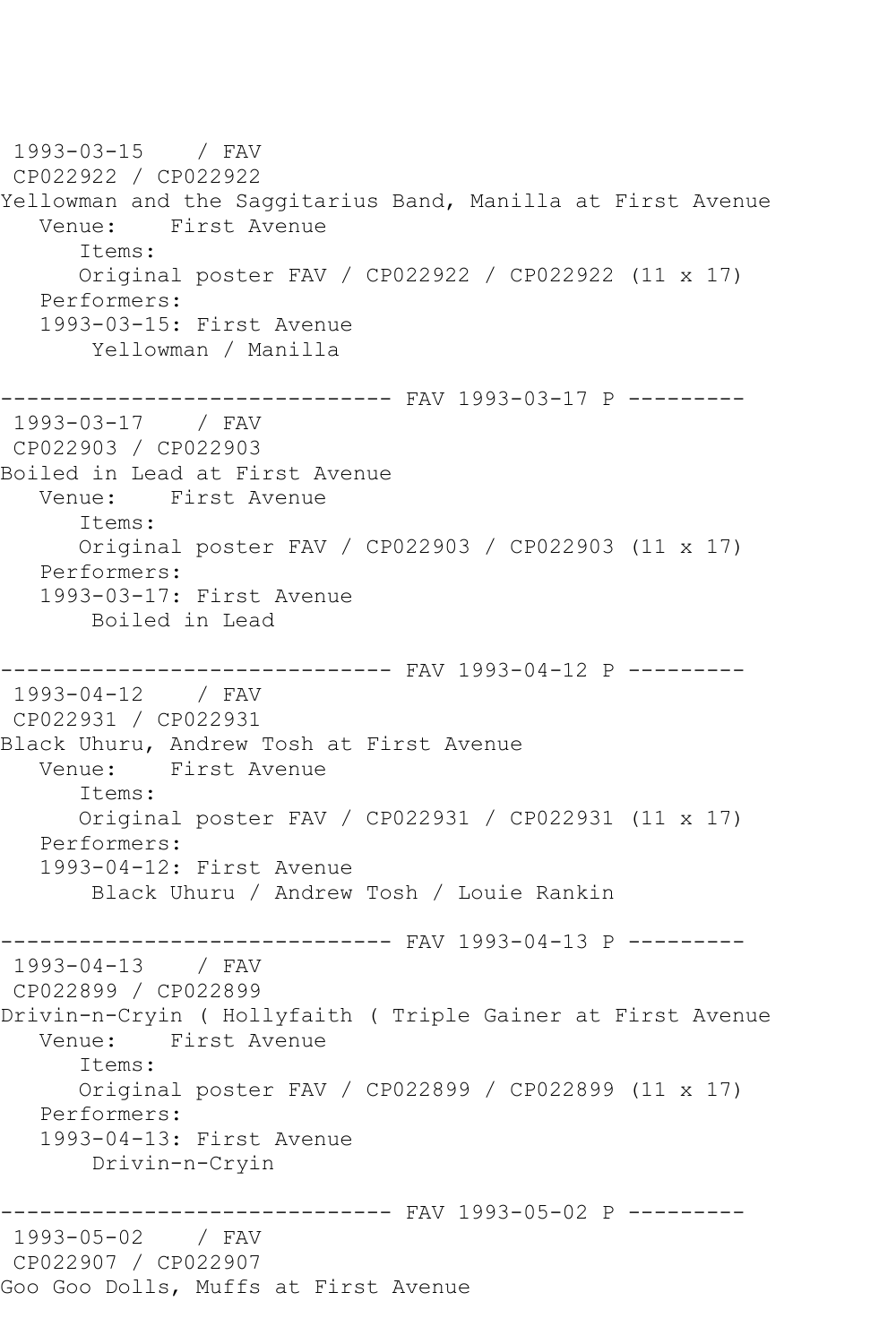Venue: First Avenue Items: Original poster FAV / CP022907 / CP022907 (11 x 17) Performers: 1993-05-02: First Avenue Goo Goo Dolls / Muffs ------------------------------ FAV 1993-05-03 P --------- 1993-05-03 / FAV CP022927 / CP022927 Widespread Panic, Willie Wisely at First Avenue Venue: First Avenue Items: Original poster FAV / CP022927 / CP022927 (11 x 17) Performers: 1993-05-03: First Avenue Widespread Panic / Willie Wisely  $---------$  FAV 1993-05-10 P  $------$ 1993-05-10 / FAV CP022929 / CP022929 Pretty Things-Yardbird Blues Band, Spectors at First Avenue Venue: First Avenue Items: Original poster FAV / CP022929 / CP022929 (11 x 17) Performers: 1993-05-10: First Avenue Pretty Things / Spectors / Green Machine ------------------------------ 1993-05-11 P --------- 1993-05-11 / CP061251 / CP061251 Rocket from the Crypt, Claw Hammer at First Avenue [Minneapolis, MN] Notes: Limited edition of 500.<br>Artist: Frank Kozik Frank Kozik Venue: First Avenue Items: Original poster / CP061251 / CP061251 (22-1/2 x 35) Notes: Limited Edition of 500 Price: 175.00 Performers: 1993-05-11: First Avenue Rocket from the Crypt / Claw Hammer / Vertigo / Snackhound ------------------------------ FAV 1993-05-20 P --------- 1993-05-20 / FAV CP022910 / CP022910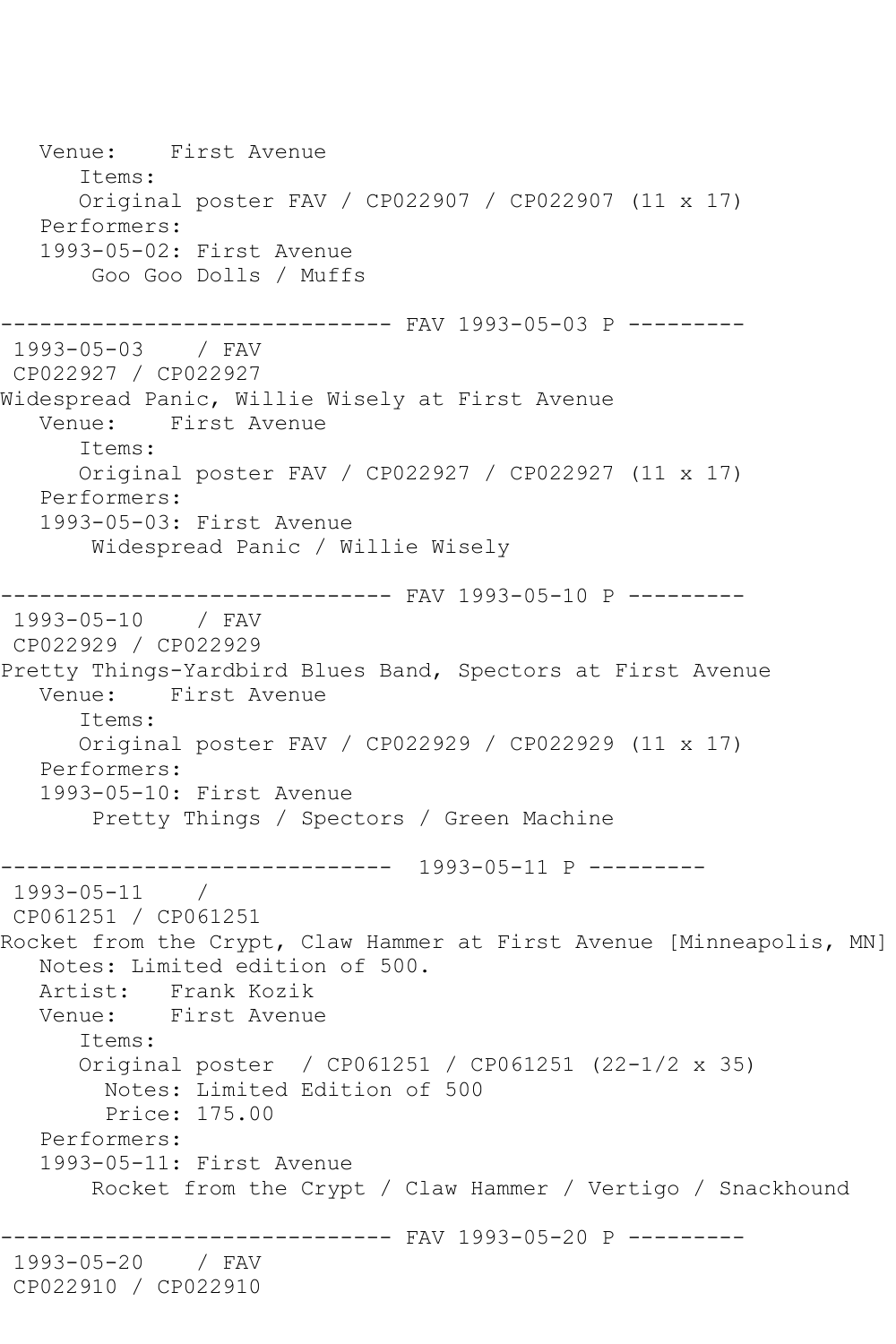Messenjah, Shalita at First Avenue<br>Venue: First Avenue First Avenue Items: Original poster FAV / CP022910 / CP022910 (11 x 17) Performers: 1993-05-20: First Avenue Messenjah / Shalita / Hubert Temba ------------------------------ FAV 1993-05-26 P --------- 1993-05-26 / FAV CP022920 / CP022920 Johnny Clegg, David Baerwald at First Avenue Venue: First Avenue Items: Original poster FAV / CP022920 / CP022920 (11 x 17) Performers: 1993-05-26: First Avenue Johnny Clegg / David Baerwald / Freedy Johnston / Lisa Germano ------------------------------ FAV 1993-06-14 P --------- 1993-06-14 / FAV CP022898 / CP022898 Trailer Trash, Martin Zellar & el Camino at First Avenue Venue: First Avenue Items: Original poster FAV / CP022898 / CP022898 (11 x 17) Performers: 1993-06-14: First Avenue Trailer Trash / Martin Zellar and el Camino / Adam Levy / John Eller / Explode-o-Tones ------------------------------ FAV 1993-06-18 P --------- 1993-06-18 / FAV CP022897 / CP022897 Cindi Lauper at First Avenue First Avenue Items: Original poster FAV / CP022897 / CP022897 (11 x 17) Performers: 1993-06-18: First Avenue Cindi Lauper ----------- FAV 1993-06-23 P ---------1993-06-23 / FAV CP022924 / CP022924 Divas of Drag at First Avenue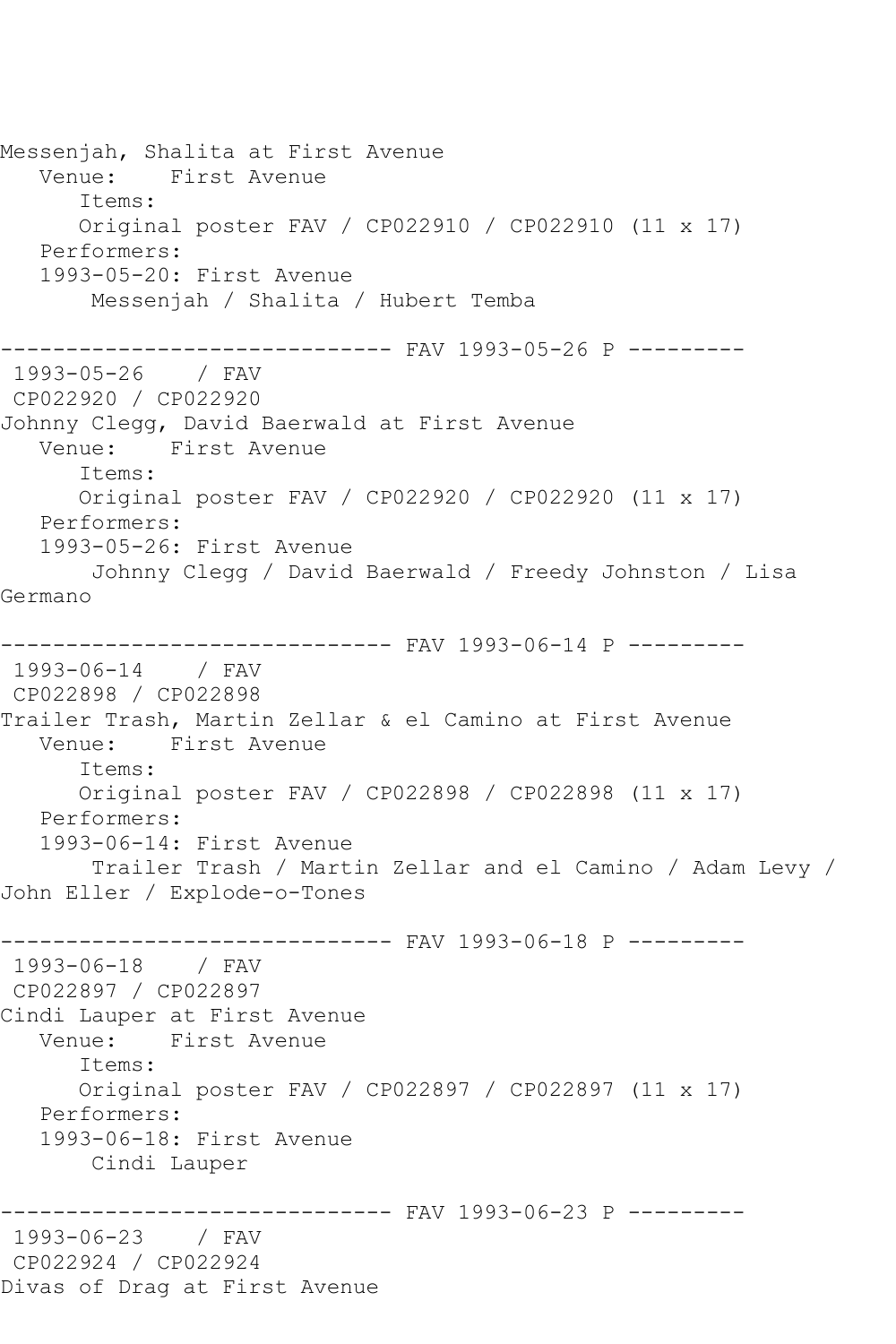Venue: First Avenue Items: Original poster FAV / CP022924 / CP022924 (11 x 17) Performers: 1993-06-23: First Avenue Divas of Drag ------------------------------ FAV 1993-06-24 P --------- 1993-06-24 / FAV CP022918 / CP022918 Mighty Mofos, Vertigo at First Avenue Venue: First Avenue Items: Original poster FAV / CP022918 / CP022918 (11 x 17) Performers: 1993-06-24: First Avenue Mighty Mofos / Vertigo / God's Favorite Band / Muskellunge / Pseudonymphs / Balloon Guy / Salbando / Hammerhead / Hang-Ups / Superball '63 / Big Trouble House / Dyala Hicks & 3 Pesos ( Pest Asbestus) Dogfight ------------ FAV 1993-06-28 P ---------1993-06-28 / FAV CP022900 / CP022900 Wailing Souls at First Avenue Venue: First Avenue Items: Original poster FAV / CP022900 / CP022900 (11 x 17) Performers: 1993-06-28: First Avenue Wailing Souls ------------------------------- FAV 1993-06-28 P ---------<br>1993-06-28 / FAV  $1993 - 06 - 28$ CP022901 / CP022901 Wailing Souls, les Exodus at First Avenue<br>Venue: First Avenue First Avenue Items: Original poster FAV / CP022901 / CP022901 (11 x 17) Performers: 1993-06-28: First Avenue Wailing Souls / Les Exodus ------------------------------ FAV 1993-07-01 P --------- 1993-07-01 / FAV CP022893 / CP022893 Burning Spear at First Avenue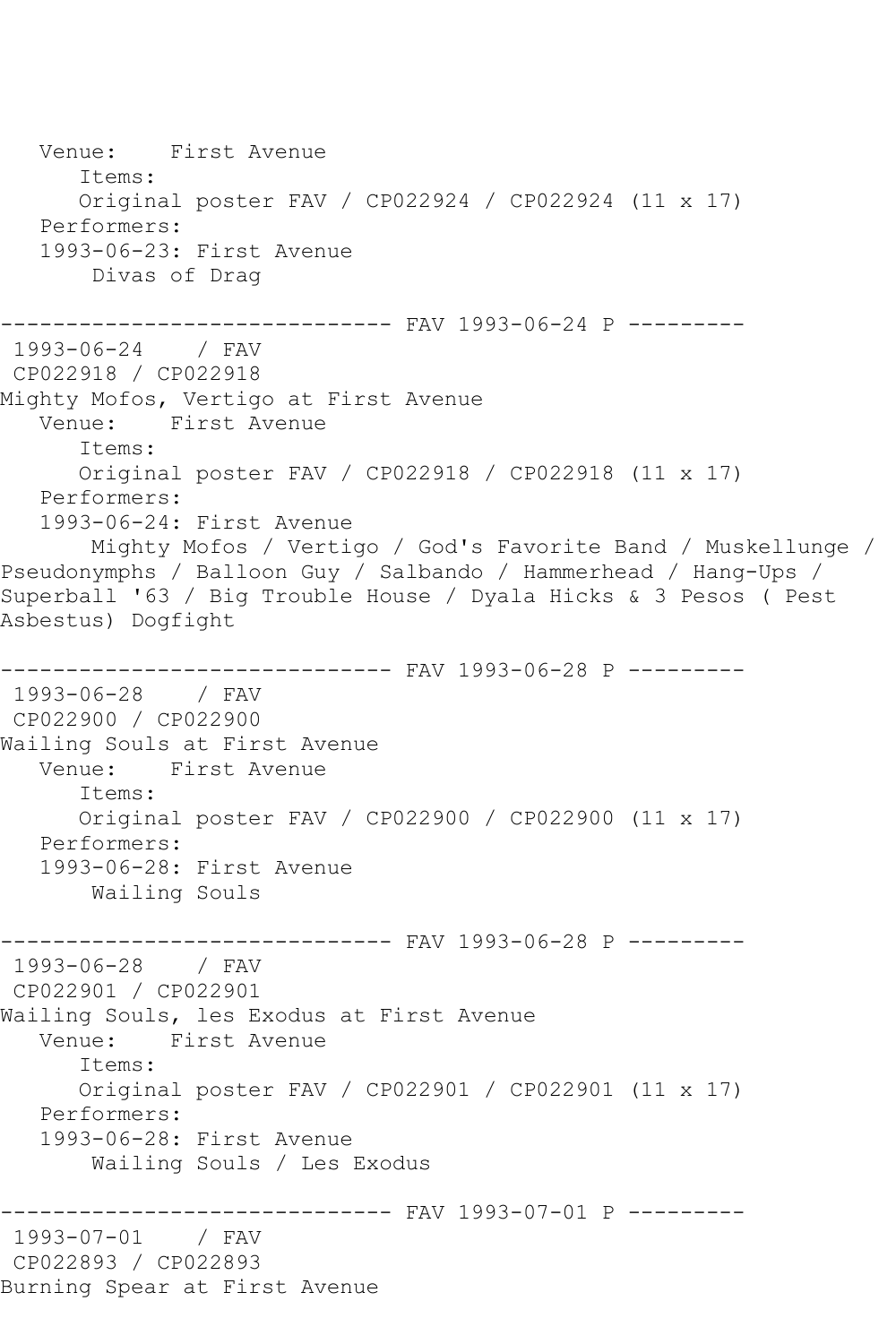Venue: First Avenue Items: Original poster FAV / CP022893 / CP022893 (11 x 17) Performers: 1993-07-01: First Avenue Burning Spear ------------------------------ FAV 1993-07-02 P --------- 1993-07-02 / FAV CP022916 / CP022916 4 non Blondes at First Avenue Venue: First Avenue Items: Original poster FAV / CP022916 / CP022916 (11 x 17) Performers: 1993-07-02: First Avenue 4 Non-Blondes ------------------------------ FAV 1993-07-05 P --------- 1993-07-05 / FAV CP022890 / CP022890 Lucky Dube at First Avenue Venue: First Avenue Items: Original poster FAV / CP022890 / CP022890 (11 x 17) Performers: 1993-07-05: First Avenue Lucky Dube ------------------------------ FAV 1993-07-06 P --------- 1993-07-06 / FAV CP022883 / CP022883 Jellyfish, Antenna at First Avenue - Minneapolis, MN<br>Venue: First Avenue First Avenue Items: Original poster FAV / CP022883 / CP022883 (11 x 17) Performers: 1993-07-06: First Avenue Jellyfish / Antenna ------------------------------ FAV 1993-07-06 P --------- 1993-07-06 / FAV CP022925 / CP022925 Jellyfish, Amtenna at First Avenue - Minneapolis, MN Venue: First Avenue Items: Original poster FAV / CP022925 / CP022925 (11 x 17)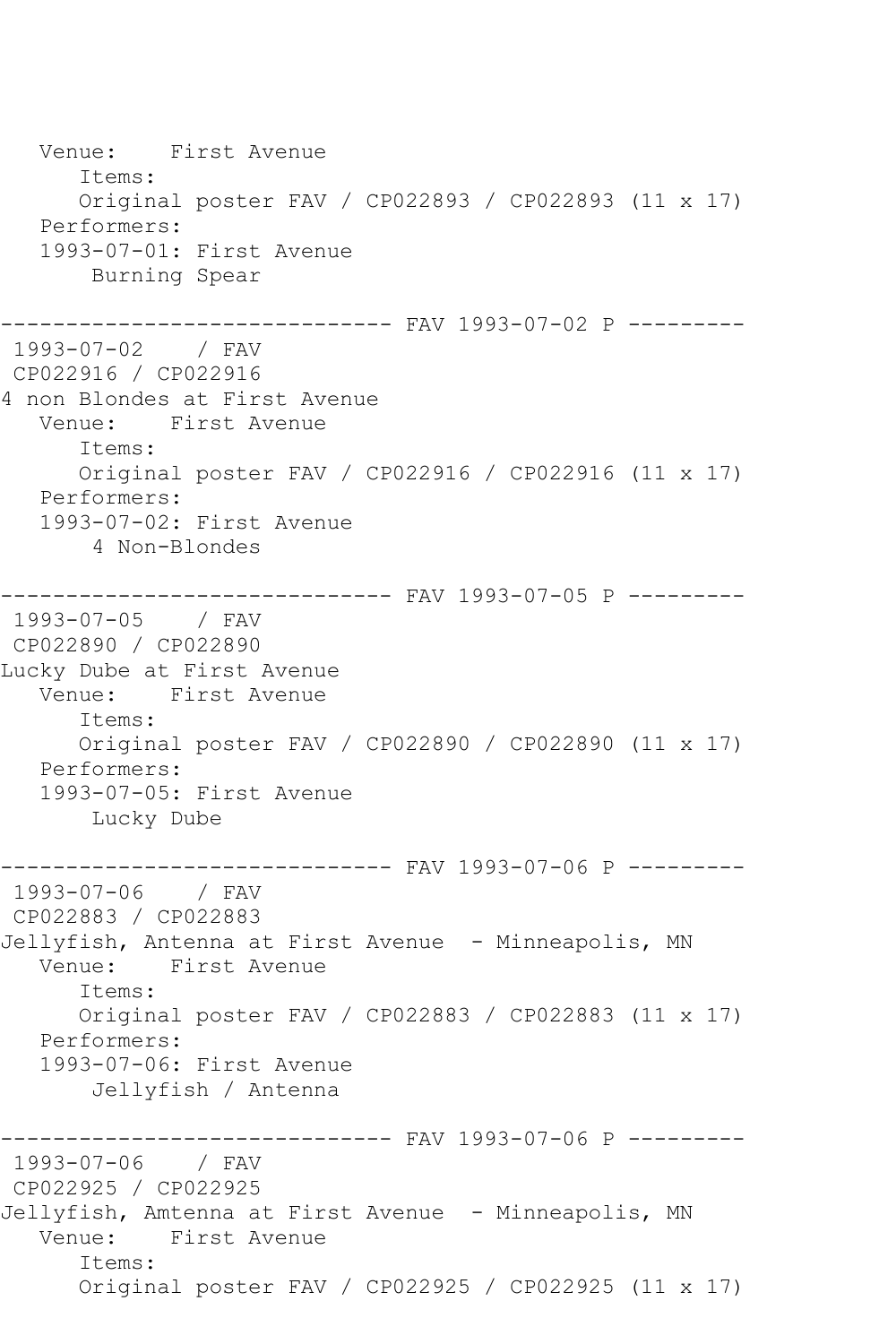Performers: 1993-07-06: First Avenue Jellyfish / Amtenna ------------------------------ FAV 1993-07-12 P --------- 1993-07-12 / FAV CP022908 / CP022908 Scream, Cosmic Psychos at First Avenue Venue: First Avenue Items: Original poster FAV / CP022908 / CP022908 (11 x 17) Performers: 1993-07-12: First Avenue Scream / Cosmic Psychos / Chokebore ------------------------------ FAV 1993-07-19 P --------- 1993-07-19 / FAV CP022892 / CP022892 G.B.H., Mondo Trasho at First Avenue Venue: First Avenue Items: Original poster FAV / CP022892 / CP022892 (11 x 17) Performers: 1993-07-19: First Avenue G.B.H. / Mondo Trasho / Quincy Punx ------------------------------ FAV 1993-07-22 P --------- 1993-07-22 / FAV CP022909 / CP022909 Earl King, Butanes at First Avenue<br>Venue: First Avenue First Avenue Items: Original poster FAV / CP022909 / CP022909 (11 x 17) Performers: 1993-07-22: First Avenue Earl King / Butanes / Rod Piazza ---------- FAV 1993-07-26 P ---------1993-07-26 / FAV CP022935 / CP022935 Itals, Bomba at First Avenue Venue: First Avenue Items: Original poster FAV / CP022935 / CP022935 (11 x 17) Performers: 1993-07-26: First Avenue Itals / Bomba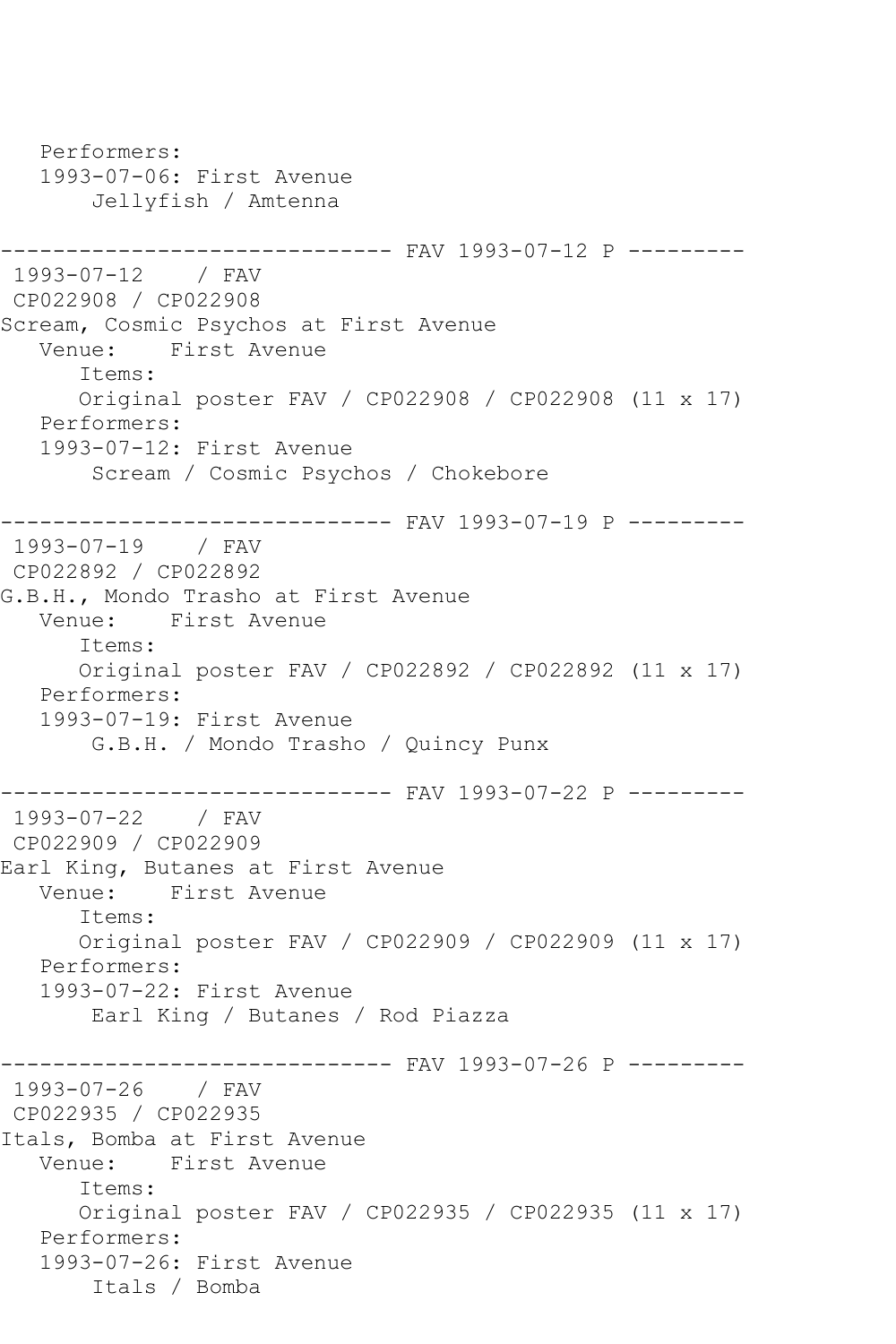------------------------------ FAV 1993-07-29 P --------- 1993-07-29 / FAV CP022895 / CP022895 Green Corps, Rock at First Avenue Venue: First Avenue Items: Original poster FAV / CP022895 / CP022895 (11 x 17) Performers: 1993-07-29: First Avenue Green Corps / Rock / Rainforests ------------------------------ FAV 1993-08-19 P --------- 1993-08-19 / FAV CP022891 / CP022891 Reverend Horton Heat, Glenrustles at First Avenue Venue: First Avenue Items: Original poster FAV / CP022891 / CP022891 (11 x 17) Performers: 1993-08-19: First Avenue Reverend Horton Heat / Glenrustles ------------------------------ FAV 1993-08-23 P --------- 1993-08-23 / FAV CP023006 / CP023006 Shots and Vibes, Tony Paul at First Avenue Venue: First Avenue Items: Original poster FAV / CP023006 / CP023006 (11 x 17) Performers: 1993-08-23: First Avenue Shots and Vibes / Tony Paul / Rae Lee ------------------------------ FAV 1993-08-26 P --------- 1993-08-26 / FAV CP023013 / CP023013 Run Westy Run, Slim Dunlap at First Avenue Venue: First Avenue Items: Original poster FAV / CP023013 / CP023013 (11 x 17) Performers: 1993-08-26: First Avenue Run Westy Run / Slim Dunlap / G.F.B. / Snapperhead / Orange / Style Monkeez / Glenrustles / God Damn Liars / Acid Fly / Dogshine ------------------------------ FAV 1993-09-29 P ---------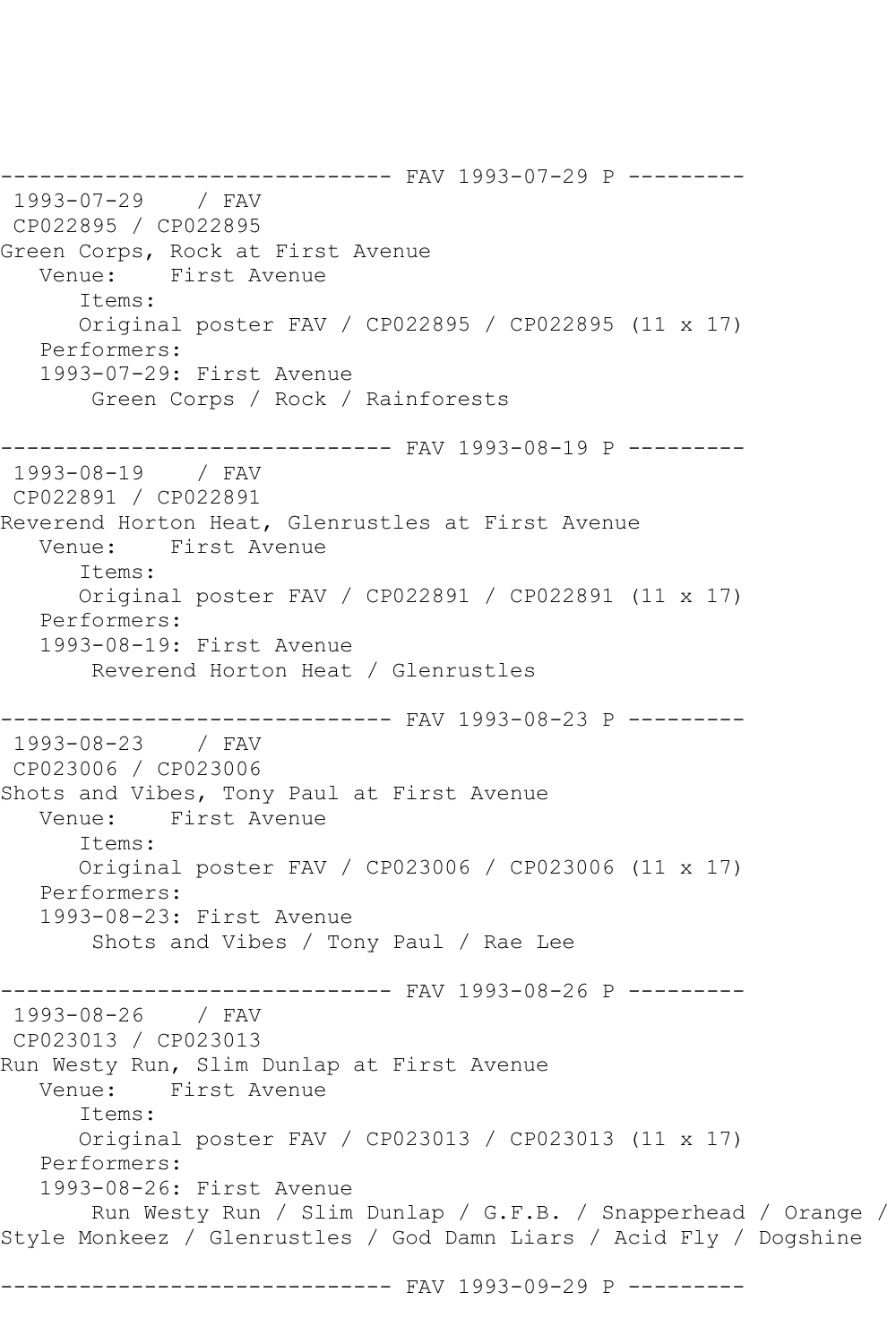1993-09-29 / FAV CP023041 / CP023041 Los Lobos at First Avenue Venue: First Avenue Items: Original poster FAV / CP023041 / CP023041 (11 x 17) Performers: 1993-09-29: First Avenue Los Lobos ------------------------------ FAV 1993-10-22 P --------- 1993-10-22 / FAV CP022968 / CP022968 Jimmy Cliff at First Avenue Venue: First Avenue Promoter: Jam Company and First Avenue Items: Original poster FAV / CP022968 / CP022968 (11 x 17) Performers: 1993-10-22: First Avenue Jimmy Cliff ------------------------------ FAV 1993-11-01 P --------- 1993-11-01 / FAV CP022944 / CP022944 Cows, Run Westy Run at First Avenue<br>Venue: First Avenue First Avenue Items: Original poster FAV / CP022944 / CP022944 (11 x 17) Performers: 1993-11-01: First Avenue Cows / Run Westy Run ------------------------------ FAV 1993-11-06 P --------- 1993-11-06 / FAV CP022945 / CP022945 Big Country, 700 Miles at First Avenue Venue: First Avenue Items: Original poster FAV / CP022945 / CP022945 (11 x 17) Performers: 1993-11-06: First Avenue Big Country / 700 Miles ---------- FAV 1993-11-14 P ---------1993-11-14 / FAV CP022943 / CP022943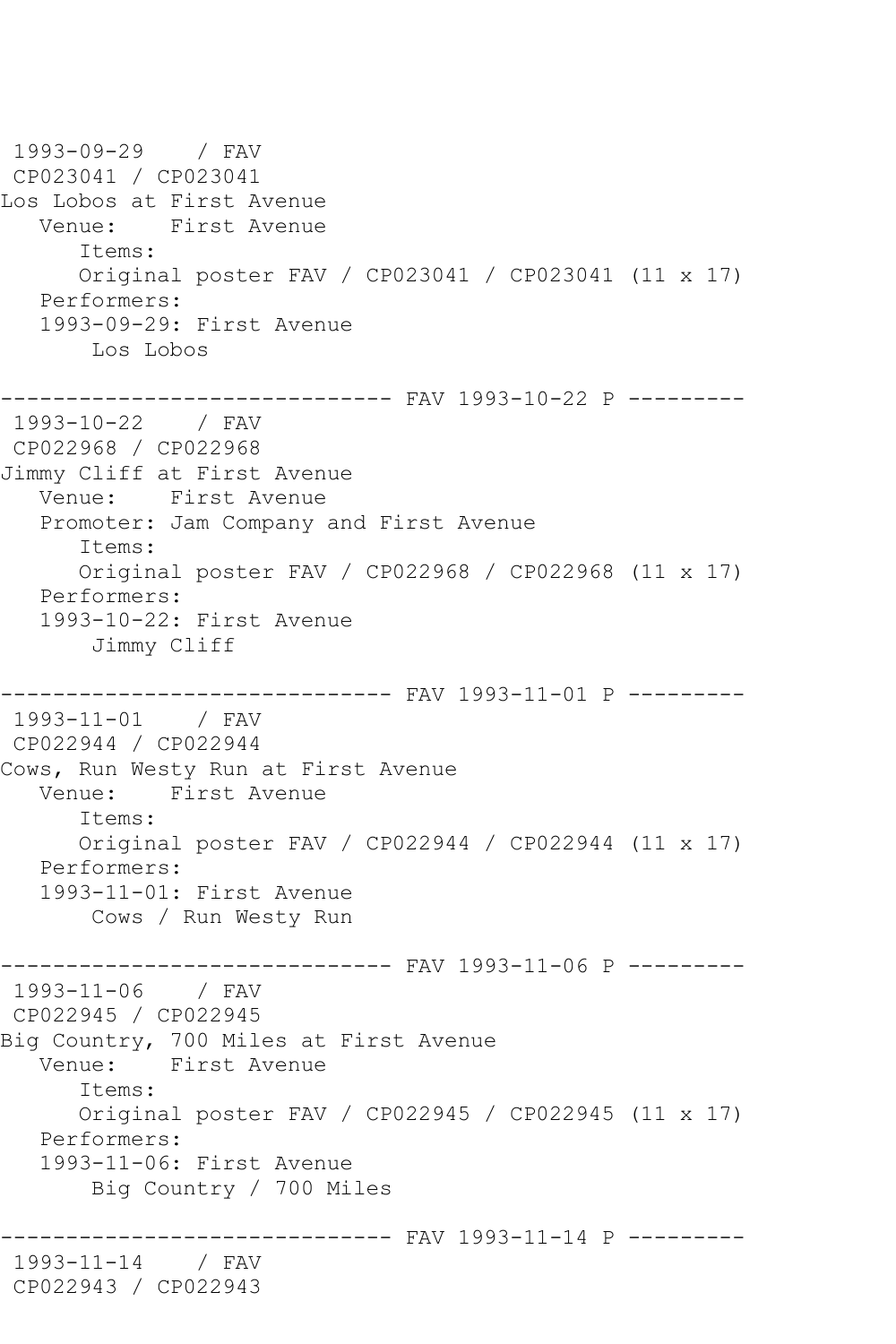My Life with the Thrill Kill Kult at First Avenue - Minneapolis, MN Venue: First Avenue Items: Original poster FAV / CP022943 / CP022943 (11 x 17) Performers: 1993-11-14: First Avenue My Life with the Thrill Kill Kult ------------------------------ FAV 1993-11-14 P --------- 1993-11-14 / FAV CP022949 / CP022949 Boo Radleys, Monsterland at First Avenue - Minneapolis, MN Venue: First Avenue Items: Original poster FAV / CP022949 / CP022949 (11 x 17) Performers: 1993-11-14: First Avenue Boo Radleys / Monsterland ------------------------------ FAV 1993-11-15 P --------- 1993-11-15 / FAV CP023040 / CP023040 Super Cat, Worl-a-Girl at First Avenue<br>Venue: First Avenue First Avenue Items: Original poster FAV / CP023040 / CP023040 (11 x 17) Performers: 1993-11-15: First Avenue Super Cat / Worl-a-Girl / Caela Marshall / Wailing Sould / Tiger / Tony Rebel / Diana King ------------------------------ FAV 1993-12-16 P --------- 1993-12-16 / FAV CP023043 / CP023043 Connells, Slim Dunlap at First Avenue Venue: First Avenue Items: Original poster FAV / CP023043 / CP023043 (11 x 17) Performers: 1993-12-16: First Avenue Connells / Slim Dunlap / Queen Sarah Saturday ------------------------------ FAV 1994-01-06 P --------- 1994-01-06 / FAV CP022962 / CP022962 Supersoundunlimited at First Avenue Venue: First Avenue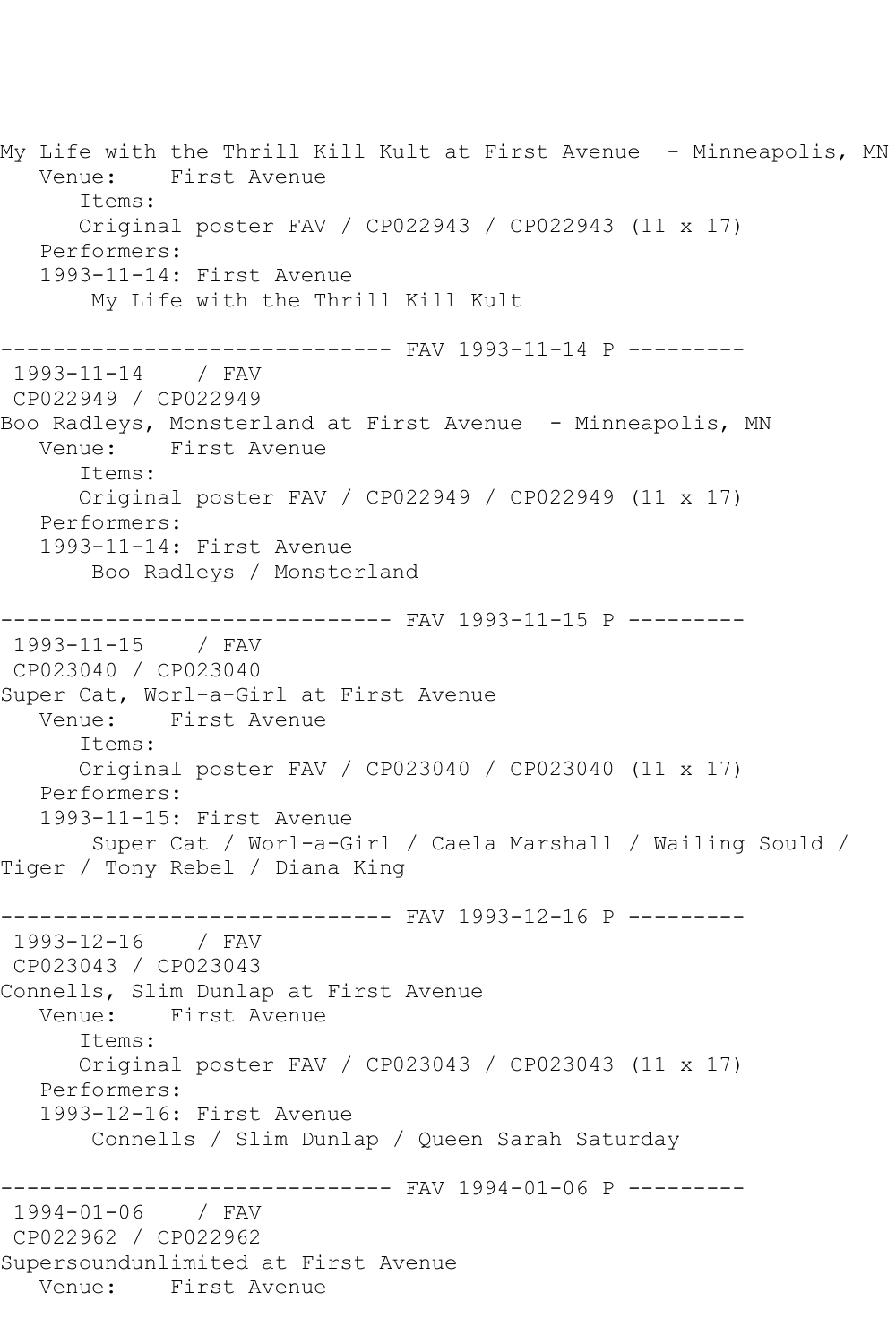Items: Original poster FAV / CP022962 / CP022962 (11 x 17) Performers: 1994-01-06: First Avenue Supersoundunlimited ------------------------------ FAV 1994-02-05 P --------- 1994-02-05 / FAV CP023003 / CP023003 Alex Chilton, Slim Dunlap at First Avenue<br>Venue: First Avenue First Avenue Items: Original poster FAV / CP023003 / CP023003 (11 x 17) Performers: 1994-02-05: First Avenue Alex Chilton / Slim Dunlap ------------------------------ FAV 1994-02-15 P --------- 1994-02-15 / FAV CP022950 / CP022950 Wonderstuff at First Avenue Venue: First Avenue Items: Original poster FAV / CP022950 / CP022950 (11 x 17) Performers: 1994-02-15: First Avenue Wonderstuff ------------------------------ FAV 1994-03-14 P-1 --------- 1994-03-14 / FAV CP013047 / FK19940314 Rev. Horton Heat at First Avenue - Minneapolis, MN Artist: Frank Kozik<br>Venue: First Avenue First Avenue Items: Original poster FAV Edition 1 / CP013047 / FK19940314 FAV / NONE / FK1994031 Performers: 1994-03-14: First Avenue Rev. Horton Heat ------------------------------ FAV 1994-03-17 P --------- 1994-03-17 / FAV CP022964 / CP022964 Boiled in Lead, Clumsy Lovers at First Avenue Venue: First Avenue Items: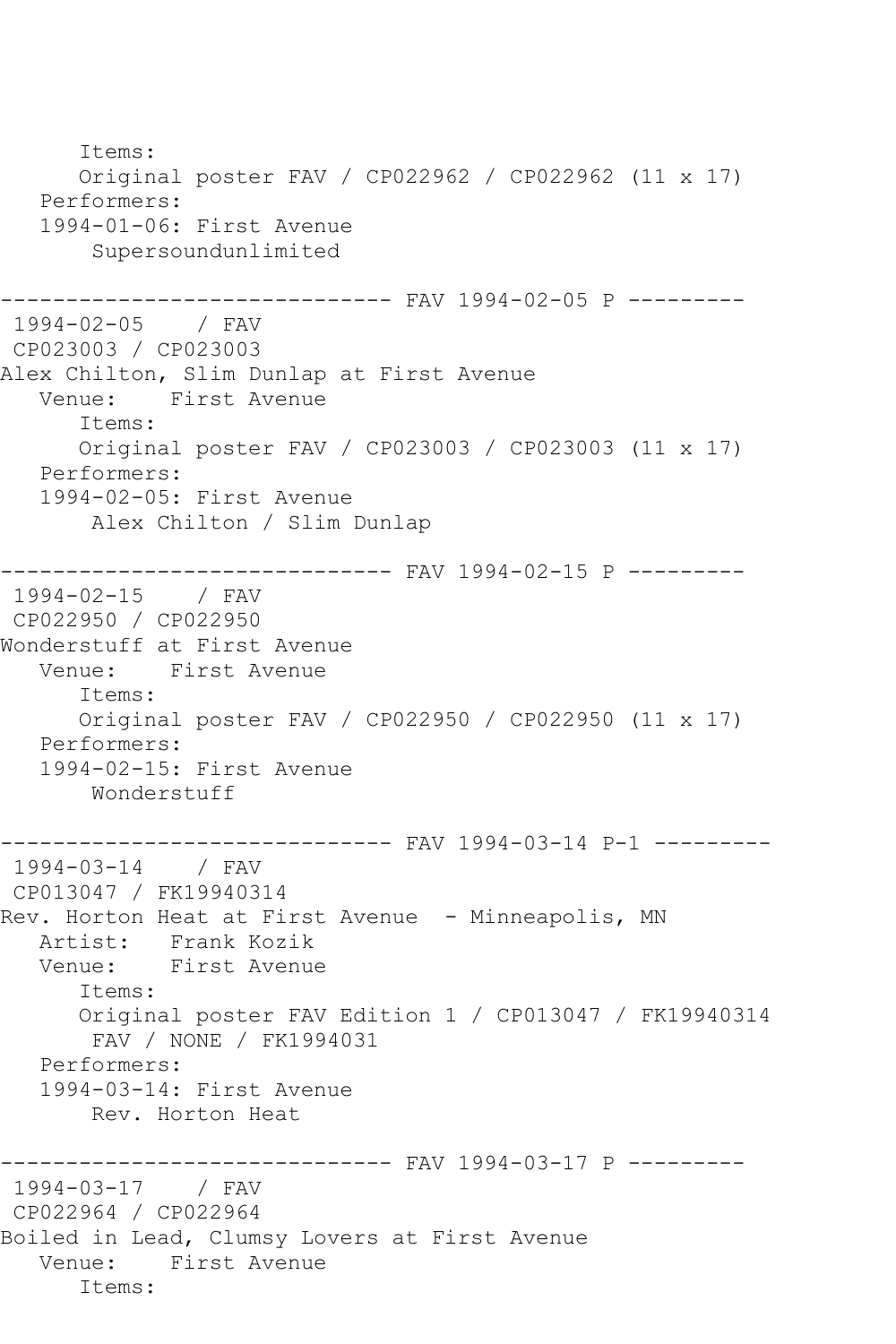Original poster FAV / CP022964 / CP022964 (11 x 17) Performers: 1994-03-17: First Avenue Boiled in Lead / Clumsy Lovers / Ghost Dance Deluxe / Minnesota Pipes and Drums ------------------------------ FAV 1994-04-04 P --------- 1994-04-04 / FAV CP022881 / CP022881 Richard Thompson at First Avenue<br>Venue: First Avenue First Avenue Items: Original poster FAV / CP022881 / CP022881 (8-1/2 x 11) Performers: 1994-04-04: First Avenue Richard Thompson ------------------------------ FAV 1994-04-07 P --------- 1994-04-07 / FAV CP022936 / CP022936 Mr. Cranberry at First Avenue<br>Venue: First Avenue First Avenue Items: Original poster FAV / CP022936 / CP022936 (11 x 17) Performers: 1994-04-07 1994-04-08: First Avenue Mr. Cranberry ------------------------------ FAV 1994-04-14 P --------- 1994-04-14 / FAV CP022940 / CP022940 Connells, 3 Engines at First Avenue<br>Venue: First Avenue First Avenue Items: Original poster FAV / CP022940 / CP022940 (11 x 17) Performers: 1994-04-14: First Avenue Connells / 3 Engines ------------------------------ FAV 1994-04-21 P --------- 1994-04-21 / FAV CP022946 / CP022946 7 Seconds, Pacers at First Avenue Venue: First Avenue Items: Original poster FAV / CP022946 / CP022946 (11 x 17) Performers: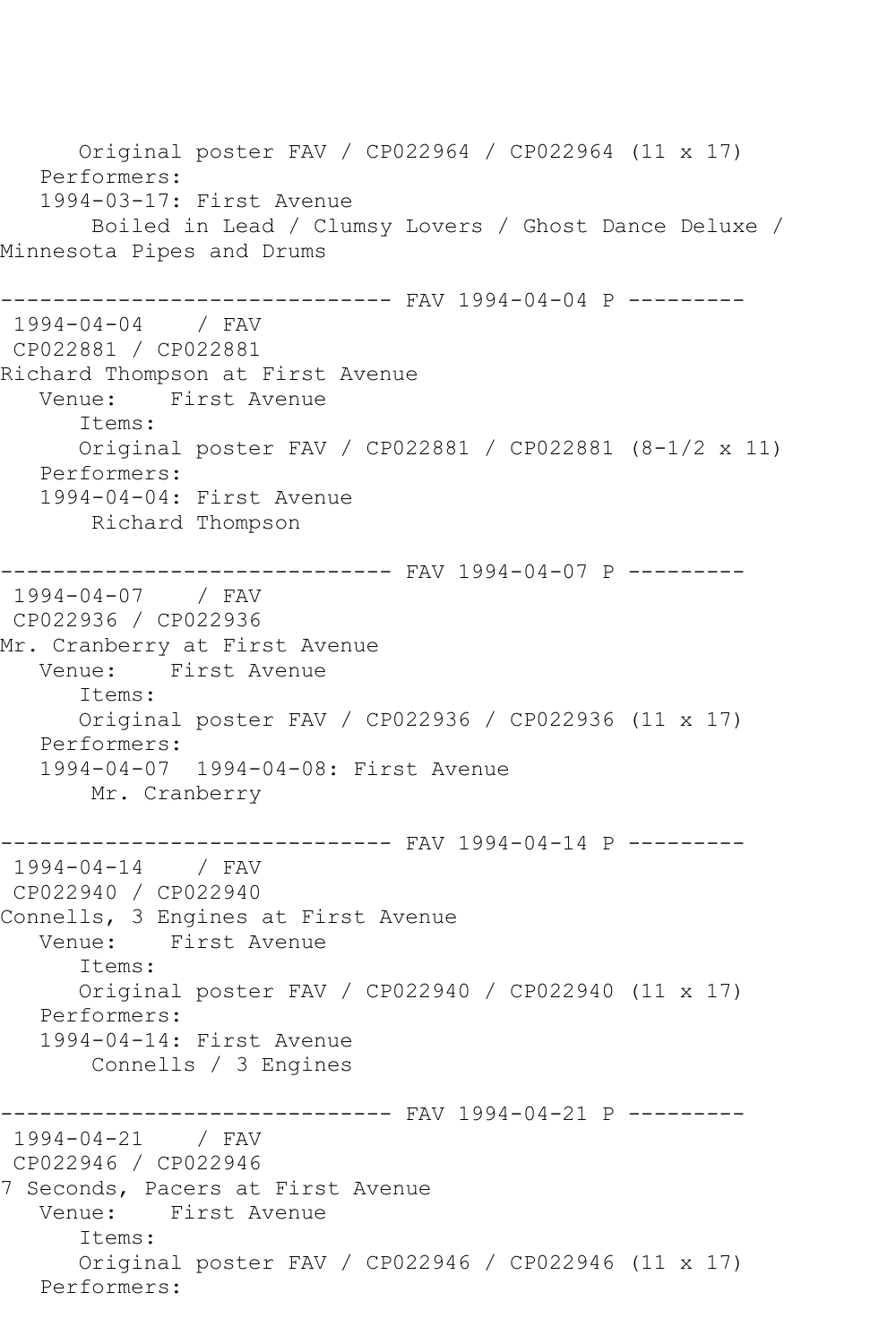1994-04-21: First Avenue 7 Seconds / Pacers / [sic] / Mezzo Fist -------------------------------- FAV 1994-04-23 P ---------<br>1994-04-23 / FAV  $1994 - 04 - 23$ CP023044 / CP023044 Oyster Band at First Avenue Venue: First Avenue Items: Original poster FAV / CP023044 / CP023044 (11 x 17) Performers: 1994-04-23: First Avenue Oyster Band ------------------------------ FAV 1994-04-29 P --------- 1994-04-29 / FAV CP022986 / CP022986 Lights Out Committee at First Avenue Venue: First Avenue Items: Original poster FAV / CP022986 / CP022986 (11 x 17) Performers: 1994-04-29: First Avenue Lights Out Committee ------------------------------ FAV 1994-04-29 P --------- 1994-04-29 / FAV CP023045 / CP023045 Lights Out Committee at First Avenue Venue: First Avenue Items: Original poster FAV / CP023045 / CP023045 (11 x 17) Performers: 1994-04-29: First Avenue Lights Out Committee ------------------------------ FAV 1994-05-04 P --------- 1994-05-04 / FAV CP022947 / CP022947 Brian Setzer Orchestra, Willie Wisely at First Avenue Venue: First Avenue Items: Original poster FAV / CP022947 / CP022947 (11 x 17) Performers: 1994-05-04: First Avenue Brian Setzer Orchestra / Willie Wisely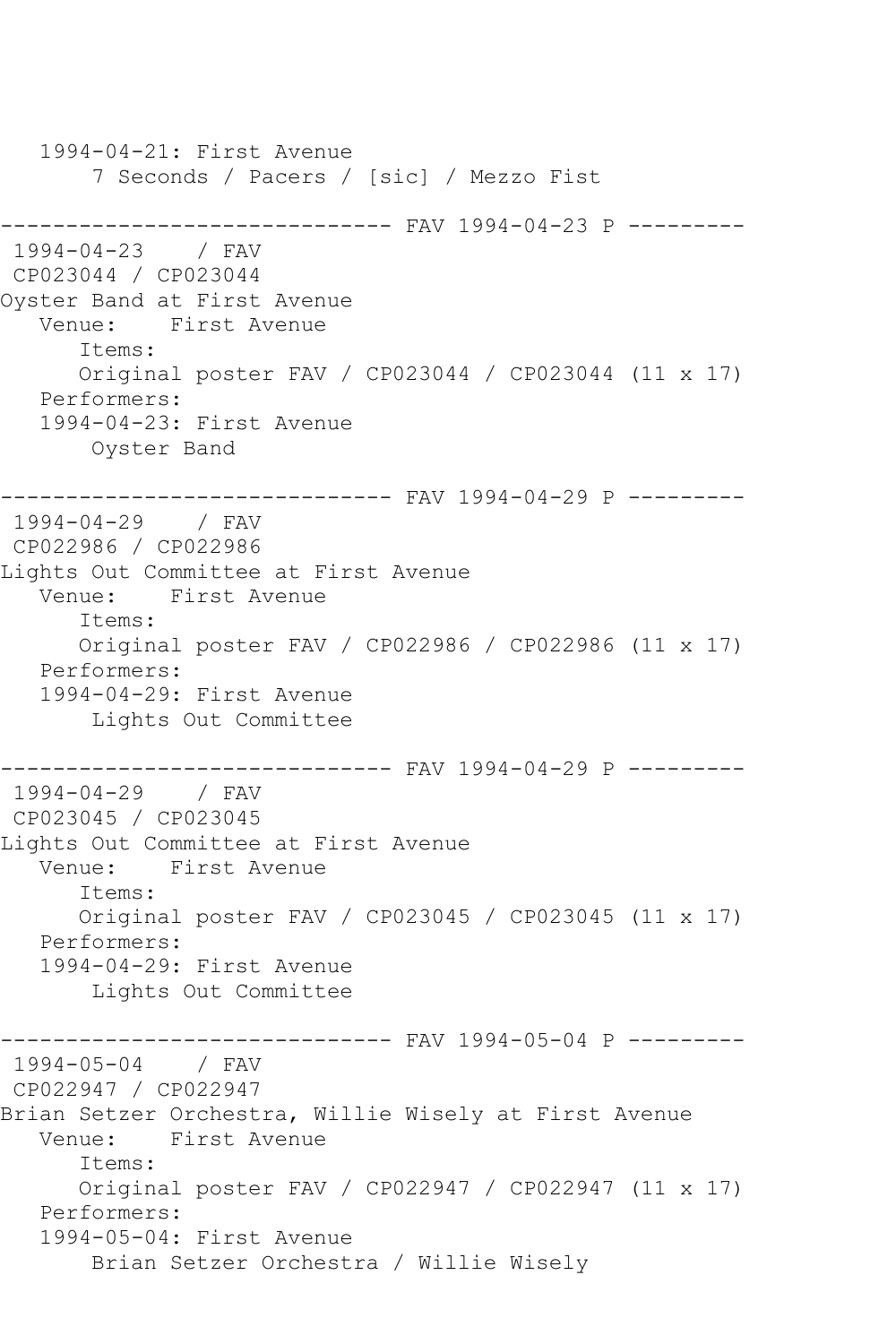-------------------------------- FAV 1994-05-11 P ---------<br>1994-05-11 / FAV  $1994 - 05 - 11$ CP022886 / CP022886 Queen Latifah, Solsonics at First Avenue Venue: First Avenue Items: Original poster FAV / CP022886 / CP022886 (11 x 17) Performers: 1994-05-11: First Avenue Queen Latifah / Solsonics / Fugees ------------------------------ FAV 1994-05-14 P ---------  $1994 - 05 - 14$ CP022966 / CP022966 Sir Douglas Quintet at First Avenue Venue: First Avenue Items: Original poster FAV / CP022966 / CP022966 (11 x 17) Performers: 1994-05-14: First Avenue Sir Douglas Quintet ------------------------------ FAV 1994-05-16 P --------- 1994-05-16 / FAV CP022963 / CP022963 Paul Weller, Sun 60 at First Avenue<br>Venue: First Avenue First Avenue Items: Original poster FAV / CP022963 / CP022963 (11 x 17) Performers: 1994-05-16: First Avenue Paul Weller / Sun 60 ------------------------------ FAV 1994-05-23 P --------- 1994-05-23 / FAV CP022939 / CP022939 GWAR at First Avenue Venue: First Avenue Items: Original poster FAV / CP022939 / CP022939 (11 x 17) Performers: 1994-05-23: First Avenue GWAR ------------------------------ FAV 1994-06-01 P --------- 1994-06-01 / FAV CP022952 / CP022952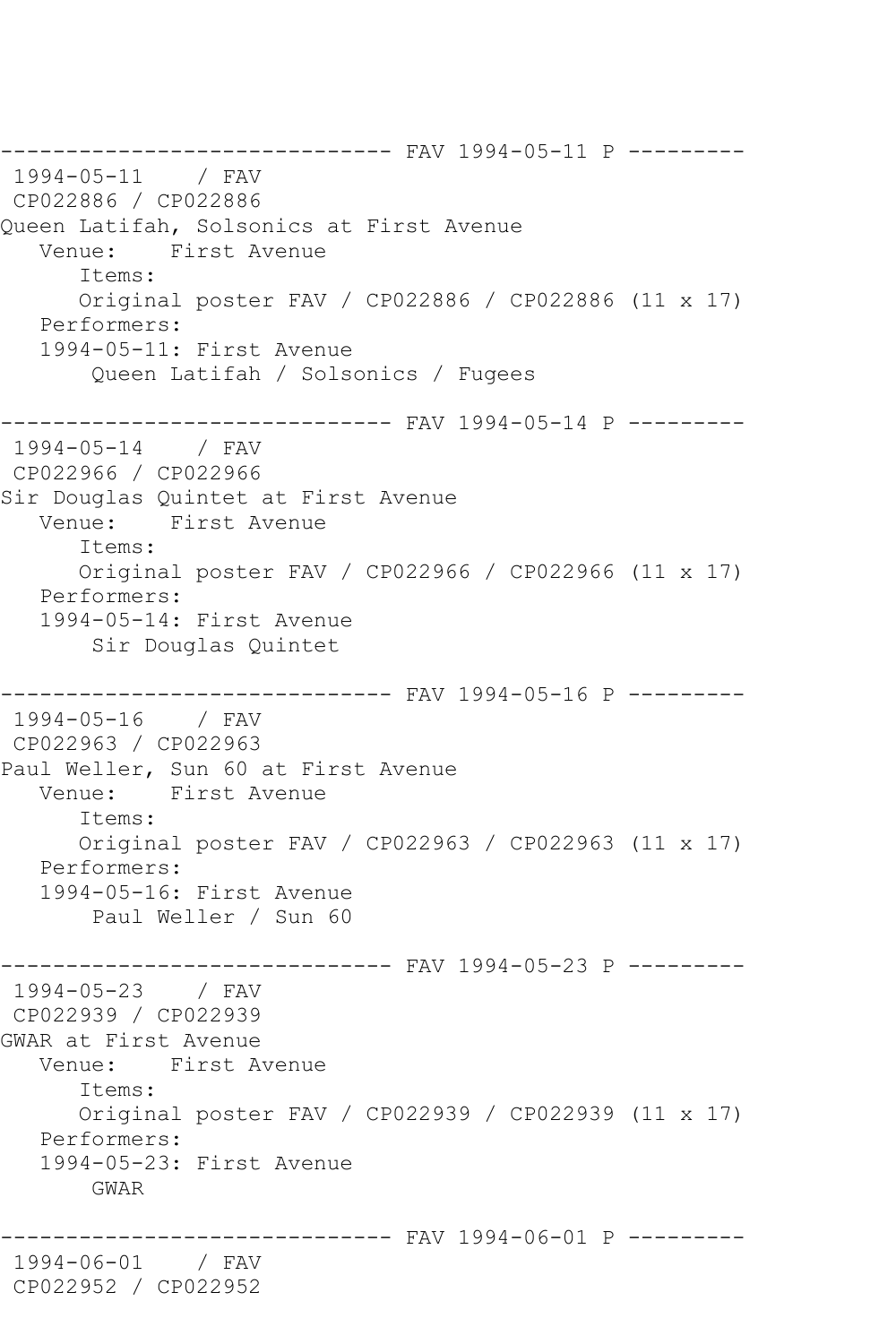Material Issue at First Avenue Venue: First Avenue Items: Original poster FAV / CP022952 / CP022952 (11 x 17) Performers: 1994-06-01: First Avenue Material Issue ------------------------------ FAV 1994-06-04 P --------- 1994-06-04 / FAV CP022987 / CP022987 Sleepy LaBeef and his Band, Vibro Champs at First Avenue Venue: First Avenue Items: Original poster FAV / CP022987 / CP022987 (11 x 17) Performers: 1994-06-04: First Avenue Sleepy LaBeef and his Band / Vibro Champs ------------------------------ FAV 1994-06-09 P --------- 1994-06-09 / FAV CP022938 / CP022938 Arrow at First Avenue<br>Venue: First Av First Avenue Items: Original poster FAV / CP022938 / CP022938 (11 x 17) Performers: 1994-06-09: First Avenue Arrow ------------------------------ FAV 1994-06-13 P --------- 1994-06-13 / FAV CP022937 / CP022937 Sonny Okosuns at First Avenue Venue: First Avenue Items: Original poster FAV / CP022937 / CP022937 (11 x 17) Performers: 1994-06-13: First Avenue Sonny Okosuns ------------------------------ FAV 1994-06-14 P --------- 1994-06-14 / FAV CP022951 / CP022951 Cannibal Corpse, Cynic at First Avenue - Minneapolis, MN Venue: First Avenue Items: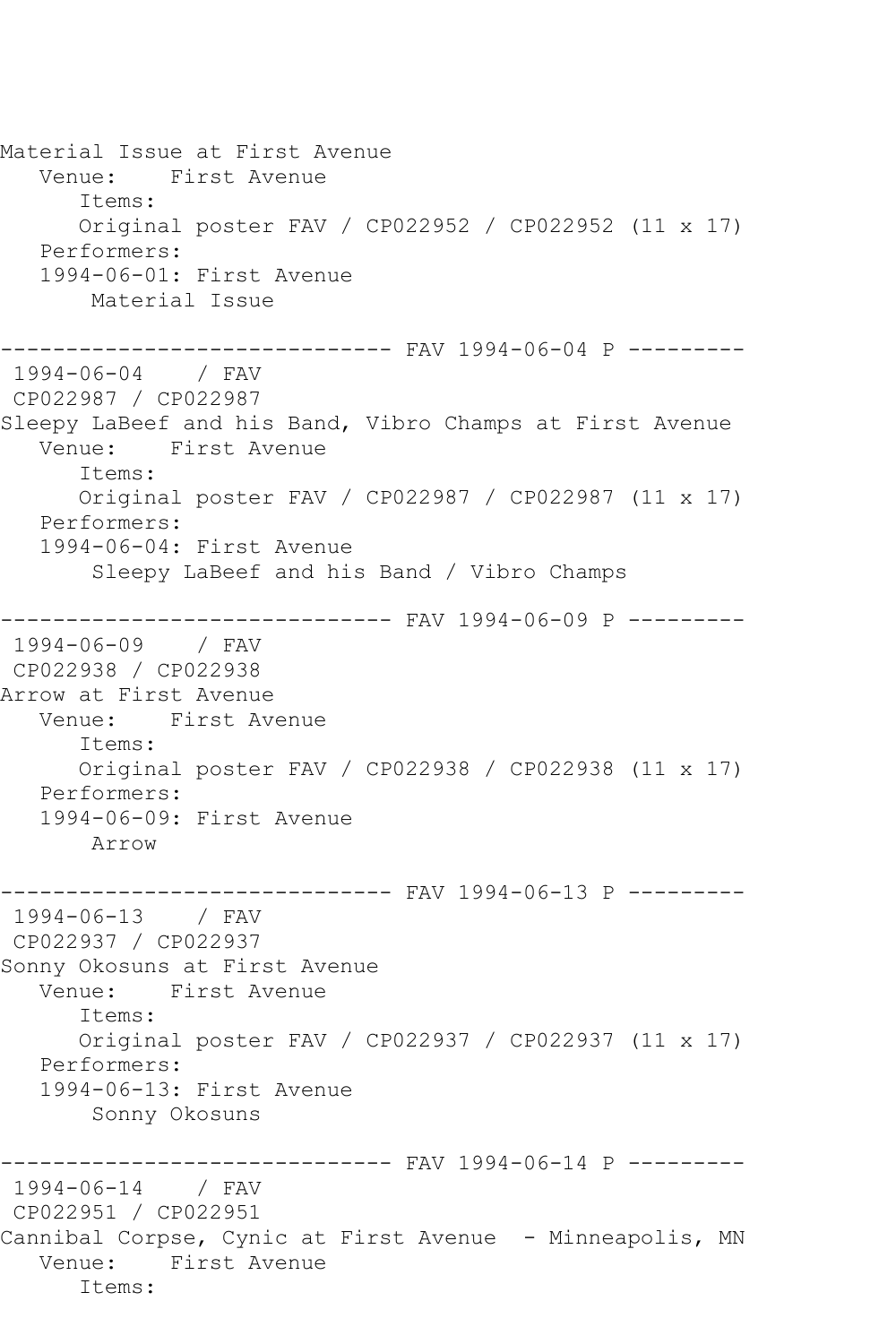Original poster FAV / CP022951 / CP022951 (11 x 17) Performers: 1994-06-14: First Avenue Cannibal Corpse / Cynic / Sinister / Horror ------------------------------ FAV 1994-06-18 P --------- 1994-06-18 / FAV CP022956 / CP022956 Cadillac Tramps, Mighty Mofos at First Avenue Venue: First Avenue Items: Original poster FAV / CP022956 / CP022956 (11 x 17) Performers: 1994-06-18: First Avenue Cadillac Tramps / Mighty Mofos ------------------------------ FAV 1994-06-24 P --------- 1994-06-24 / FAV CP022955 / CP022955 Sheryl Crow, Devlins at First Avenue<br>Venue: First Avenue First Avenue Items: Original poster FAV / CP022955 / CP022955 (11 x 17) Performers: 1994-06-24: First Avenue Sheryl Crow / Devlins ------------------------------ FAV 1994-06-27 P --------- 1994-06-27 CP022948 / CP022948 Bigga, Boom Shaka at First Avenue Venue: First Avenue Items: Original poster FAV / CP022948 / CP022948 (11 x 17) Performers: 1994-06-27: First Avenue Bigga / Boom Shaka / Maroons ------------------------------ FAV 1994-06-29 P --------- 1994-06-29 / FAV CP023001 / CP023001 Beck, Truman's Water at First Avenue Venue: First Avenue Items: Original poster FAV / CP023001 / CP023001 (11 x 17) Performers: 1994-06-29: First Avenue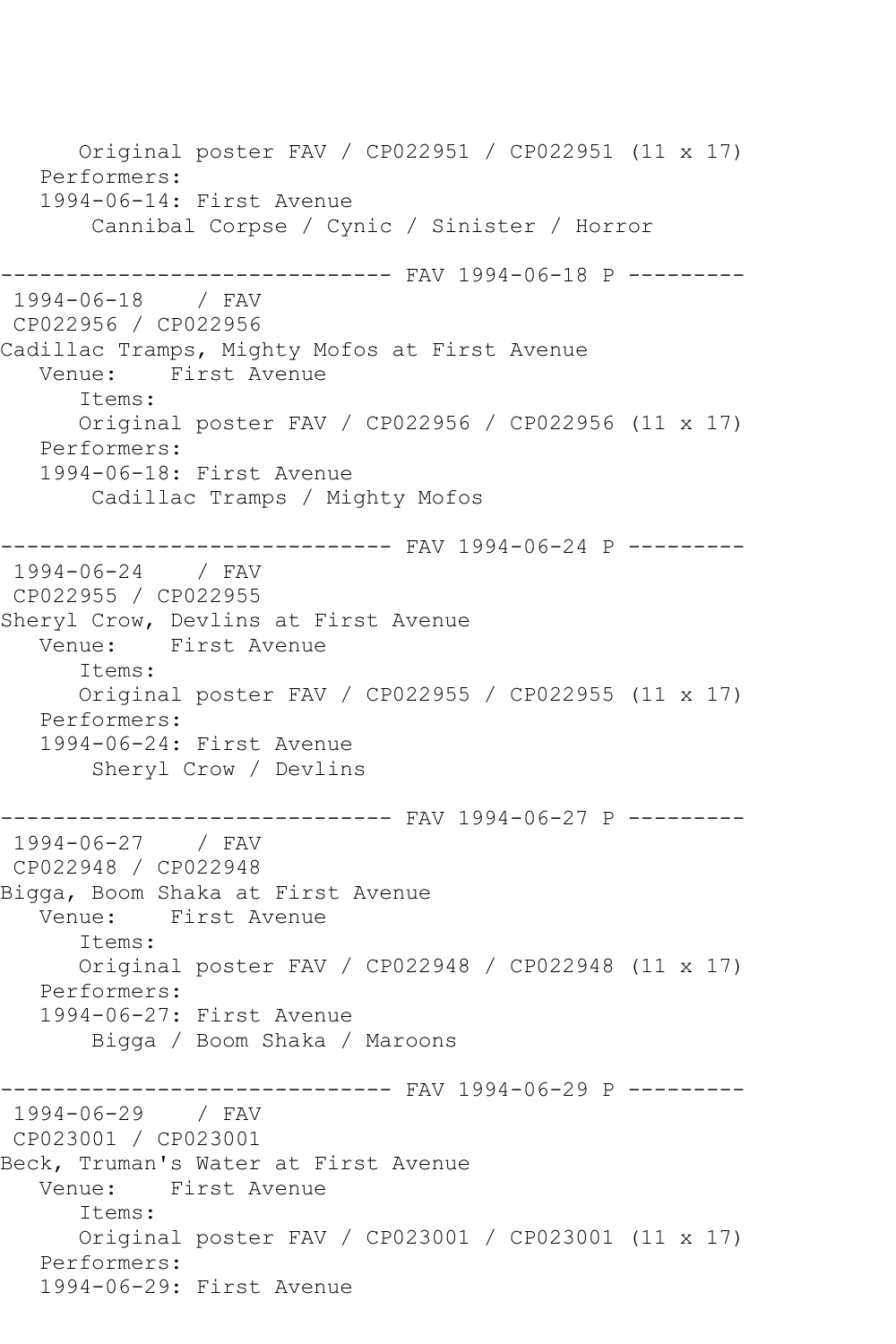Beck / Truman's Water / Karp ------------------------------ FAV 1994-07-21 P --------- 1994-07-21 / FAV CP022988 / CP022988 Tina and the B-Side Movement at First Avenue Venue: First Avenue Items: Original poster FAV / CP022988 / CP022988 (11 x 17) Performers: 1994-07-21 1994-07-22: First Avenue Tina and the B-Side Movement ------------------------------ FAV 1994-07-23 P --------- 1994-07-23 / FAV CP022957 / CP022957 Stabbing Westward, Mother Tongue at First Avenue Venue: First Avenue Promoter: 93 KQRS Items: Original poster FAV / CP022957 / CP022957 (11 x 17) Performers: 1994-07-23: First Avenue Stabbing Westward / Mother Tongue ------------------------------ FAV 1994-07-24 P --------- 1994-07-24 / FAV CP022960 / CP022960 Course of Empire, Sisater Machine Gun at First Avenue Venue: First Avenue Items: Original poster FAV / CP022960 / CP022960 (11 x 17) Performers: 1994-07-24: First Avenue Course of Empire / Sisater Machine Gun / Engines of Aggression ------------------------------ FAV 1994-07-26 P --------- 1994-07-26 / FAV CP022954 / CP022954 Joan Jett and the Blackhearts, Lungfish at First Avenue Venue: First Avenue Items: Original poster FAV / CP022954 / CP022954 (11 x 17) Performers: 1994-07-26: First Avenue Joan Jett / Lungfish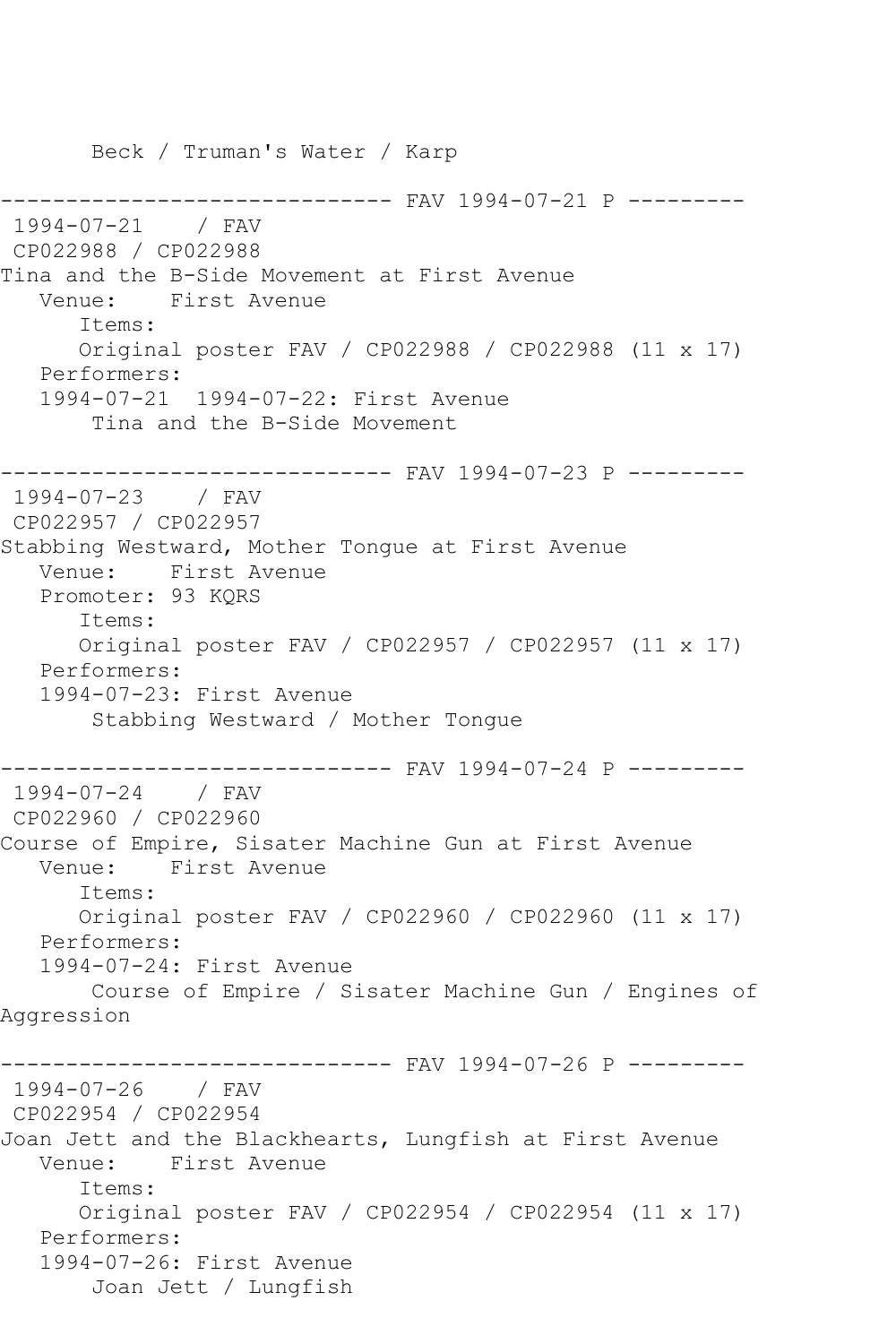------------------------------ FAV 1994-08-06 P --------- 1994-08-06 / FAV CP022953 / CP022953 Heavy Metal Horns at First Avenue Venue: First Avenue Items: Original poster FAV / CP022953 / CP022953 (11 x 17) Performers: 1994-08-06: First Avenue Heavy Metal Horns ------------------------------ FAV 1994-08-07 P --------- 1994-08-07 / FAV CP022958 / CP022958 Machines of Loving Grace, Blood of Abraham at First Avenue Venue: First Avenue Items: Original poster FAV / CP022958 / CP022958 (11 x 17) Performers: 1994-08-07: First Avenue Machines of Loving Grace / Blood of Abraham / Surgery ------------------------------ FAV 1994-08-12 P --------- 1994-08-12 / FAV CP022961 / CP022961 Offspring, Guttermouth at First Avenue Venue: First Avenue Items: Original poster FAV / CP022961 / CP022961 (11 x 17) Performers: 1994-08-12: First Avenue Offspring / Guttermouth / Babe the Blue Ox ---------- FAV 1994-08-22 P ---------1994-08-22 / FAV CP023004 / CP023004 Yellowman, Sagittarius Band at First Avenue Venue: First Avenue Items: Original poster FAV / CP023004 / CP023004 (11 x 17) Performers: 1994-08-22: First Avenue Yellowman / Sagittarius Band ------------------------------ FAV 1994-08-29 P --------- 1994-08-29 / FAV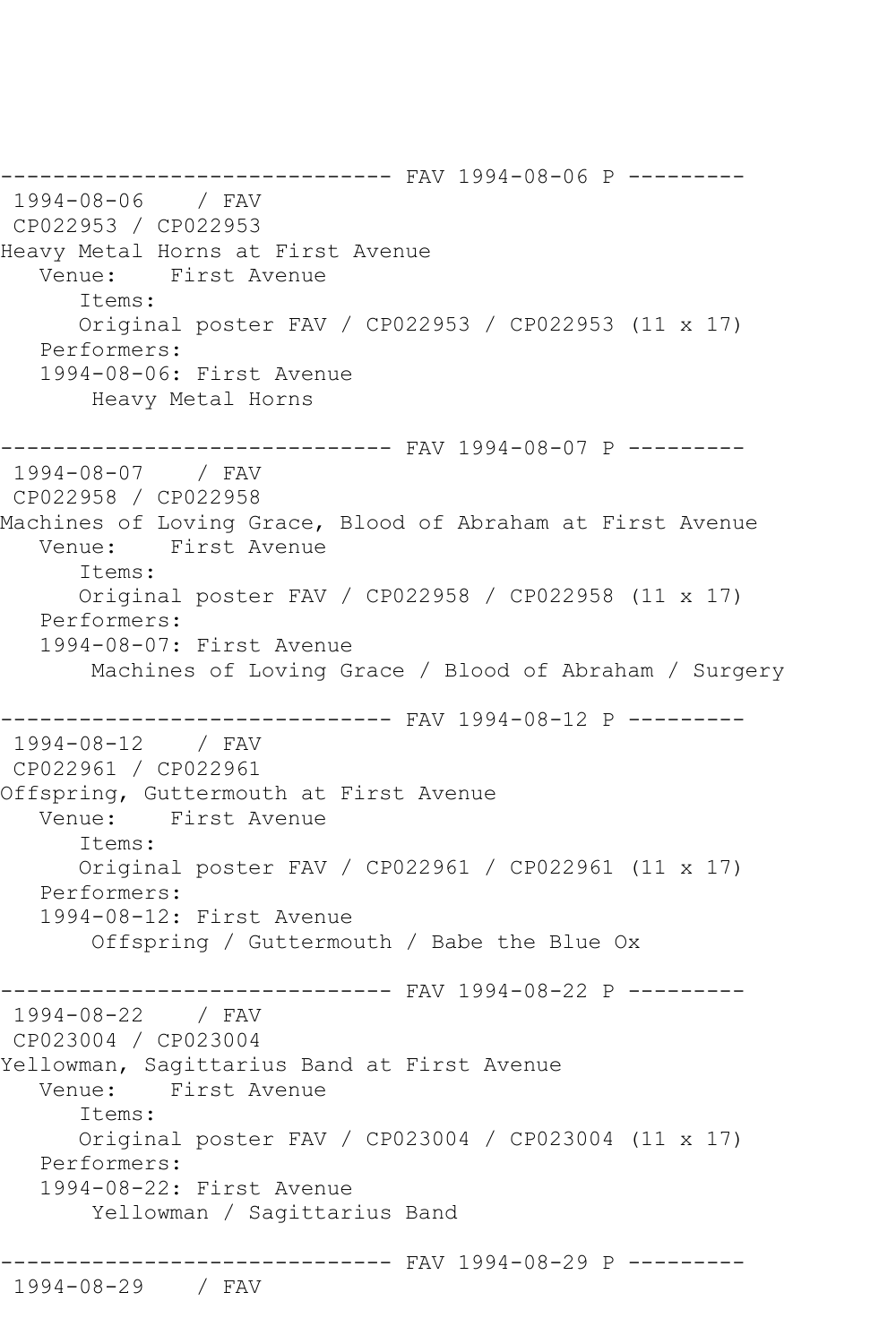CP023005 / CP023005 Burning Spear at First Avenue Venue: First Avenue Items: Original poster FAV / CP023005 / CP023005 (11 x 17) Performers: 1994-08-29: First Avenue Burning Spear ------------------------------ 1994-10-06 P --------- 1994-10-06 / CP061265 / CP061265 Melvins, Wool at First Avenue [Minneapolis, MN] Notes: Limited edition of 500. Artist: Frank Kozik Venue: First Avenue Items: Original poster / CP061265 / CP061265 (23-5/8 x 36-3/4) Notes: Limited Edition of 500 Price: 150.00 Performers: 1994-10-06: First Avenue Melvins / Wool ------------------------------ 1995-02-20 P --------- 1995-02-20 / CP061228 / CP061228 Cows, Supernova at First Avenue [Minneapolis, MN] Notes: Limited edition of 500. Benefit: Country and Hillbilly Recording Artists Artist: Frank Kozik<br>Venue: First Avenue First Avenue Promoter: Grampy Rabinowitz Items: Original poster / CP061228 / CP061228 (22-1/2 x 34-1/2) Notes: Limited Edition of 500 Price: 50.00 Performers: 1995-02-20: First Avenue Cows / Supernova / Steakdaddy Six / King Can ------------------------------ 1995-04-03 P --------- 1995-04-03 / CP061017 / CP061017 Morphine at First Avenue - Minneapolis, MN Artist: John Howard Venue: First Avenue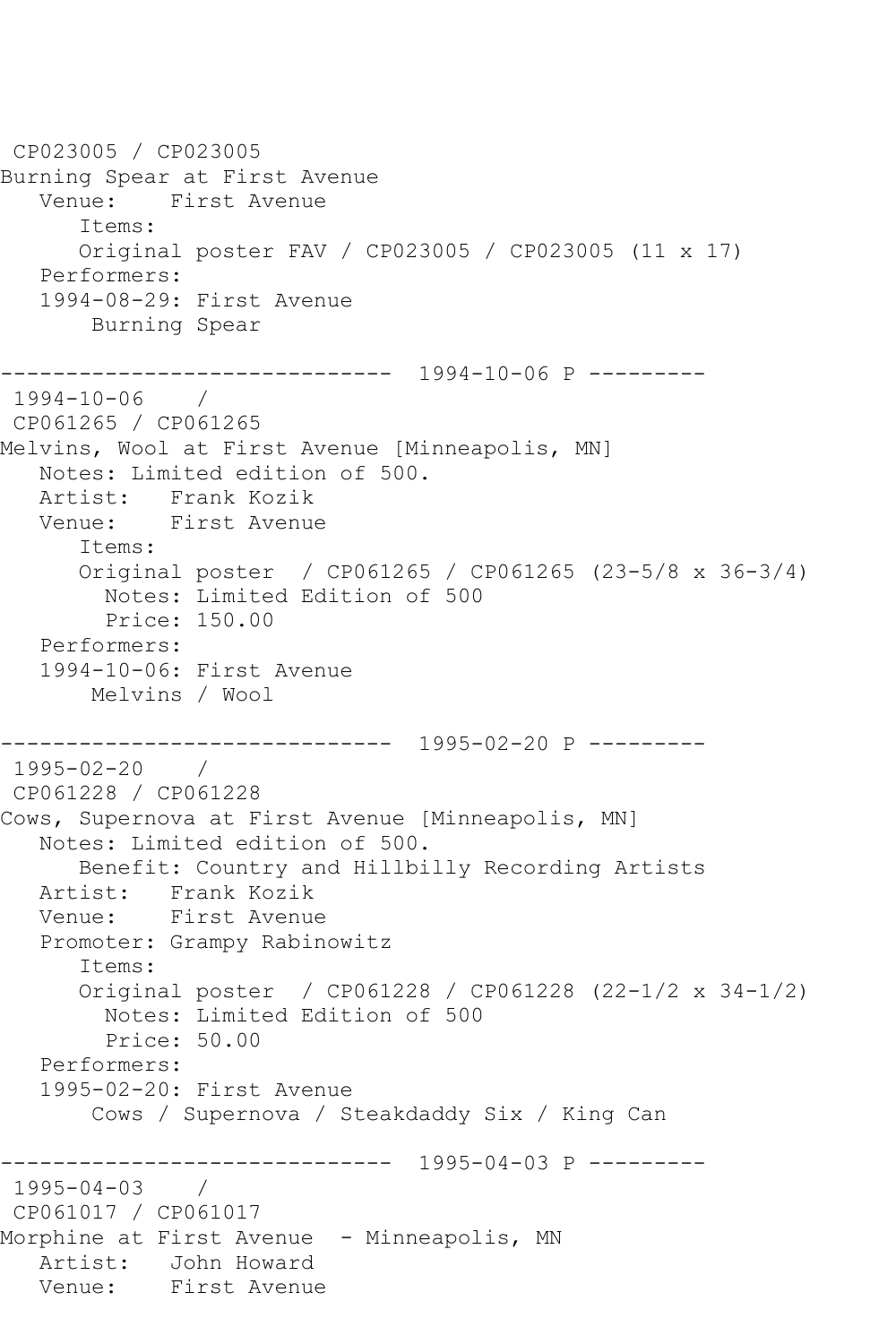Items: Original poster / CP061017 / CP061017 (22-1/2 x 35) Performers: 1995-04-03: First Avenue Morphine 1995-03-31 1995-04-01: Great American Music Hall ------------------------------ FAV 1995-05-06 P --------- 1995-05-06 / FAV CP022930 / CP022930 Robyn Hitchcock at First Avenue Venue: First Avenue Items: Original poster FAV / CP022930 / CP022930 (11 x 17) Performers: 1995-05-06: First Avenue Robyn Hitchcock ------------------------------ FAV-PCL-086 1995-12-23 P --------- 1995-12-23 / FAV PCL-086 CP009244 / CP06412 Babes In Toyland, Season To Risk at First Avenue - Minneapolis, MN Private Notes: \* Signed Artist: John Howard<br>Venue: First Avenue First Avenue Promoter: Art Rock PCL Series Items: Original poster FAV-PCL-086 / CP009244 / CP06412 Price: 10.00 Performers: 1995-12-23: First Avenue Set: PCL Babes In Toyland / Season To Risk ------------------------------ FAV-PCL-122 1996-07-05 P --------- 1996-07-05 / FAV PCL-122 CP009314 / CP06482 Man or Astroman? at First Avenue - Minneapolis, MN Notes: Limited Edition of 225 This item appears in the book 'The Art of Modern Rock' as AMR # 058.4<br>Artist: Steven Cerio Venue: First Avenue Promoter: Art Rock PCL Series Items: Original poster FAV-PCL-122 / CP009314 / CP06482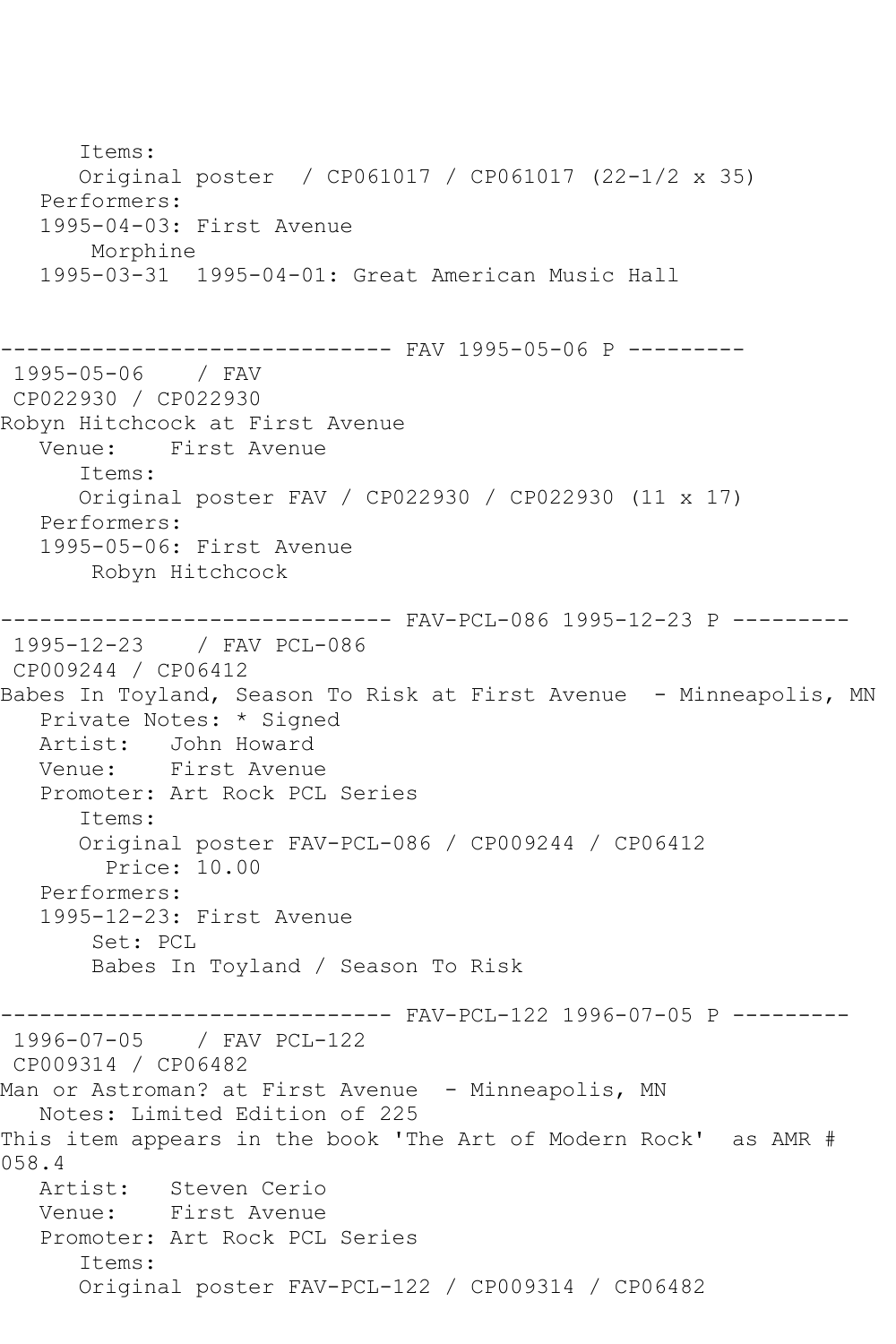```
 Price: 25.00
    Performers:
    1996-07-05: First Avenue
        Set: PCL
        Man or Astroman?
------------------------------ FAV-PCL-129 1996-09-06 P ---------
1996-09-06 / FAV PCL-129
CP009136 / CP06304
Sepultura, Far at First Avenue - Minneapolis, MN
    Private Notes: * Signed
  Artist: Alan Forbes<br>Venue: First Avenu
            First Avenue
    Promoter: Art Rock PCL Series
       Items:
       Original poster FAV-PCL-129 / CP009136 / CP06304
         Price: 25.00
    Performers:
    1996-09-06: First Avenue
        Set: PCL
        Sepultura / Far
                 ------------------------------ FAV-PCL-141 1996-11-10 P ---------
1996-11-10 / FAV PCL-141
CP009166 / CP06334
Jon Spencer Blues Explosion, Railroad Jerk at First Avenue
    Private Notes: * Signed
   Artist: Ward Sutton
    Venue: First Avenue
    Promoter: Art Rock PCL Series
       Items:
       Original poster FAV-PCL-141 / CP009166 / CP06334
         Price: 50.00
    Performers:
    1996-11-10: First Avenue
        Set: PCL
        Jon Spencer Blues Explosion / Railroad Jerk
             ------------------------------ 1998-12-11 P ---------
1998 - 12 - 11CP060334 / CP060334
Jon Spencer Blues Explosion at Clutch Cargo's
   Artist: Trucker (Rob Schwager)
   Venue: Clutch Cargo's
       Items:
       Original poster / CP060334 / CP060334 (12-1/4 x 23-1/8)
   Performers:
```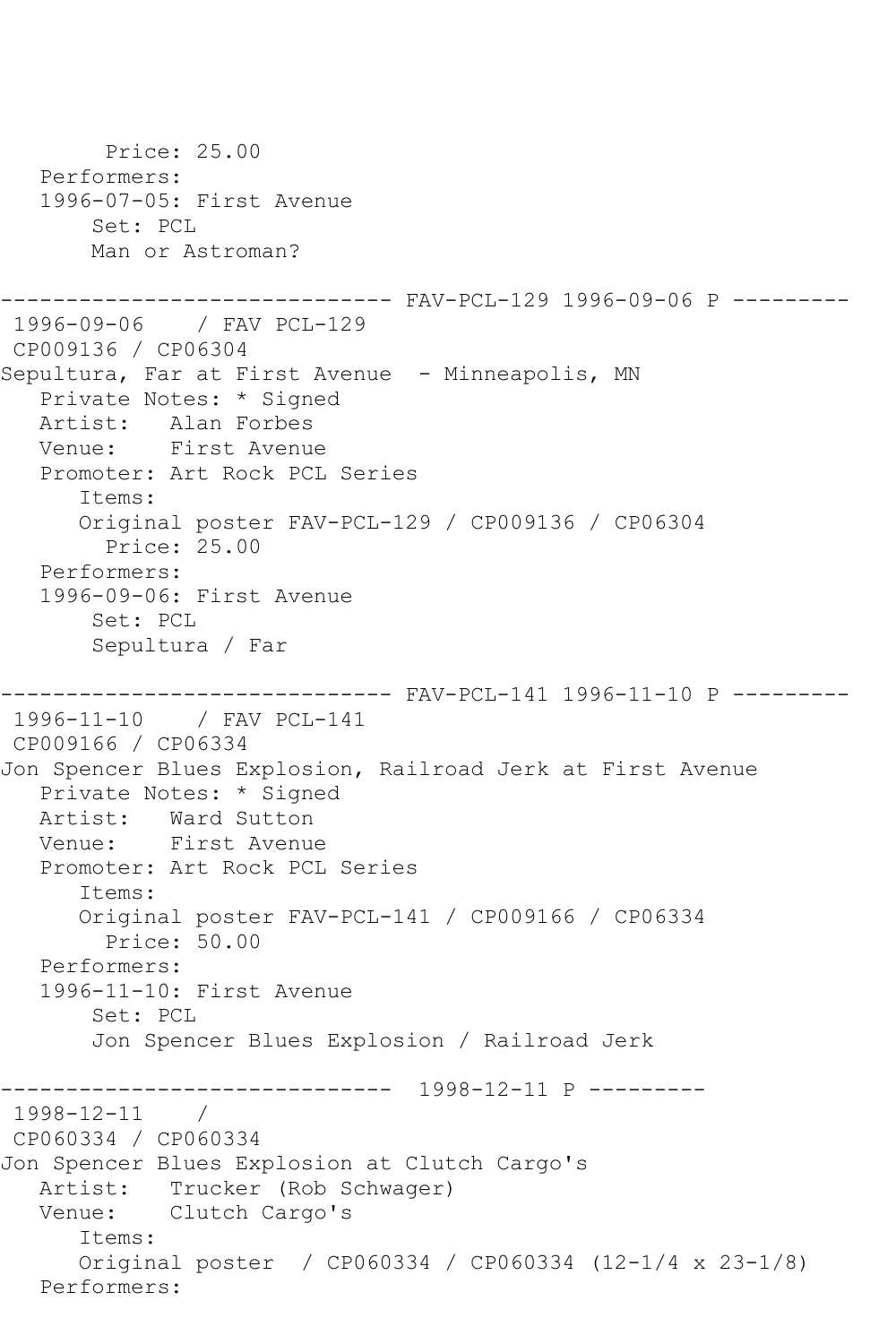```
 1998-12-11: Clutch Cargo's
        Jon Spencer Blues Explosion
   1998-12-12: Metro
        Jon Spencer Blues Explosion
   1998-12-13: First Avenue
        Jon Spencer Blues Explosion
   1998-12-15: Barrymore Theater, Madison, WI
        Jon Spencer Blues Explosion
   1998-12-16: Bogart's
        Jon Spencer Blues Explosion
   1998-12-17: Metropol
        Jon Spencer Blues Explosion
------------------------------ 2002-10-08 P ---------
2002-10-08 / 
CP052451 / CP052451
Sleater Kinney, Quails at First Avenue - Minneapolis, MN
   Artist: Aesthetic Apparatus - Dan Ibarra, Michael Byzewski
   Venue: First Avenue
       Items:
      Original poster / CP052451 / CP052451
   Performers:
   2002-10-08: First Avenue
        Sleater Kinney / Quails / Family Outing
          ------------------------------ 2002-10-11 P ---------
2002-10-11 / 
CP052452 / CP052452
Clinic, Apples in Stereo at First Avenue - Minneapolis, MN
   Artist: Aesthetic Apparatus - Dan Ibarra, Michael Byzewski
   Venue: First Avenue
       Items:
       Original poster / CP052452 / CP052452
   Performers:
   2002-10-11: First Avenue
        Clinic / Apples in Stereo / Standard
                  ------------------------------ 2002-10-29 P ---------
2002-10-29 / 
CP052455 / CP052455
Soft Boys at First Avenue - Minneapolis, MN
   Artist: Aesthetic Apparatus - Dan Ibarra, Michael Byzewski
   Venue: First Avenue
       Items:
      Original poster / CP052455 / CP052455
   Performers:
   2002-10-29: First Avenue
```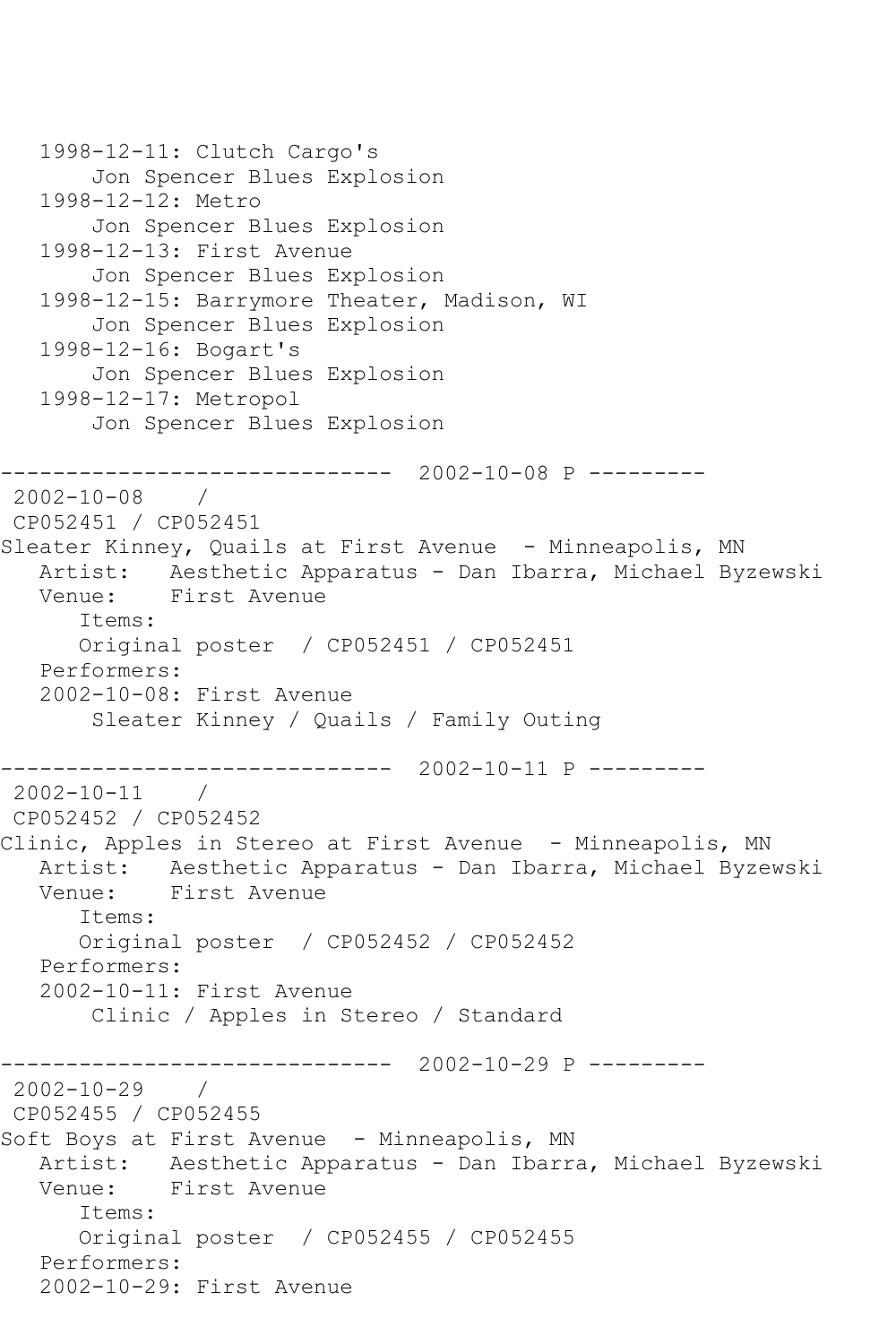Soft Boys

------------------------------ 2002-11-01 P --------- 2002-11-01 / CP700386 / CP700386 Jonathan Richman, Dylan Hicks at First Avenue [Minneapolis, MN] Notes: Limited Edition of 132 This item appears in the book 'The Art of Modern Rock' as AMR # 068 Artist: Aesthetic Apparatus Venue: First Avenue Items: Original poster / CP700386 / CP700386 (19 x 25) Performers: 2002-11-01: First Avenue Jonathan Richman / Dylan Hicks / Nick Luca Trio ------------------------------ 2002-11-07 P --------- 2002-11-07 / CP052309 / CP052309 Har Mar Superstar, Pattern at First Avenue - Minneapolis, MN Artist: Aesthetic Apparatus - Dan Ibarra, Michael Byzewski Venue: First Avenue Items: Original poster / CP052309 / CP052309 Performers: 2002-11-07: First Avenue Har Mar Superstar / Pattern / Soviettes / Swiss Army ------------------------------ 2002-11-24 P --------- 2002-11-24 / CP701144 / CP701144 Mission of Burma at First Avenue [Minneapolis, MN] Notes: Limited Edition of 125 This item appears in the book 'The Art of Modern Rock' as AMR # 372.2 Artist: Aesthetic Apparatus Venue: First Avenue Items: Original poster / CP701144 / CP701144 (17 x 25) Performers: 2002-11-24: First Avenue Mission of Burma ------------------------------ 2003-02-06 P --------- 2003-02-06 / CP052323 / CP052323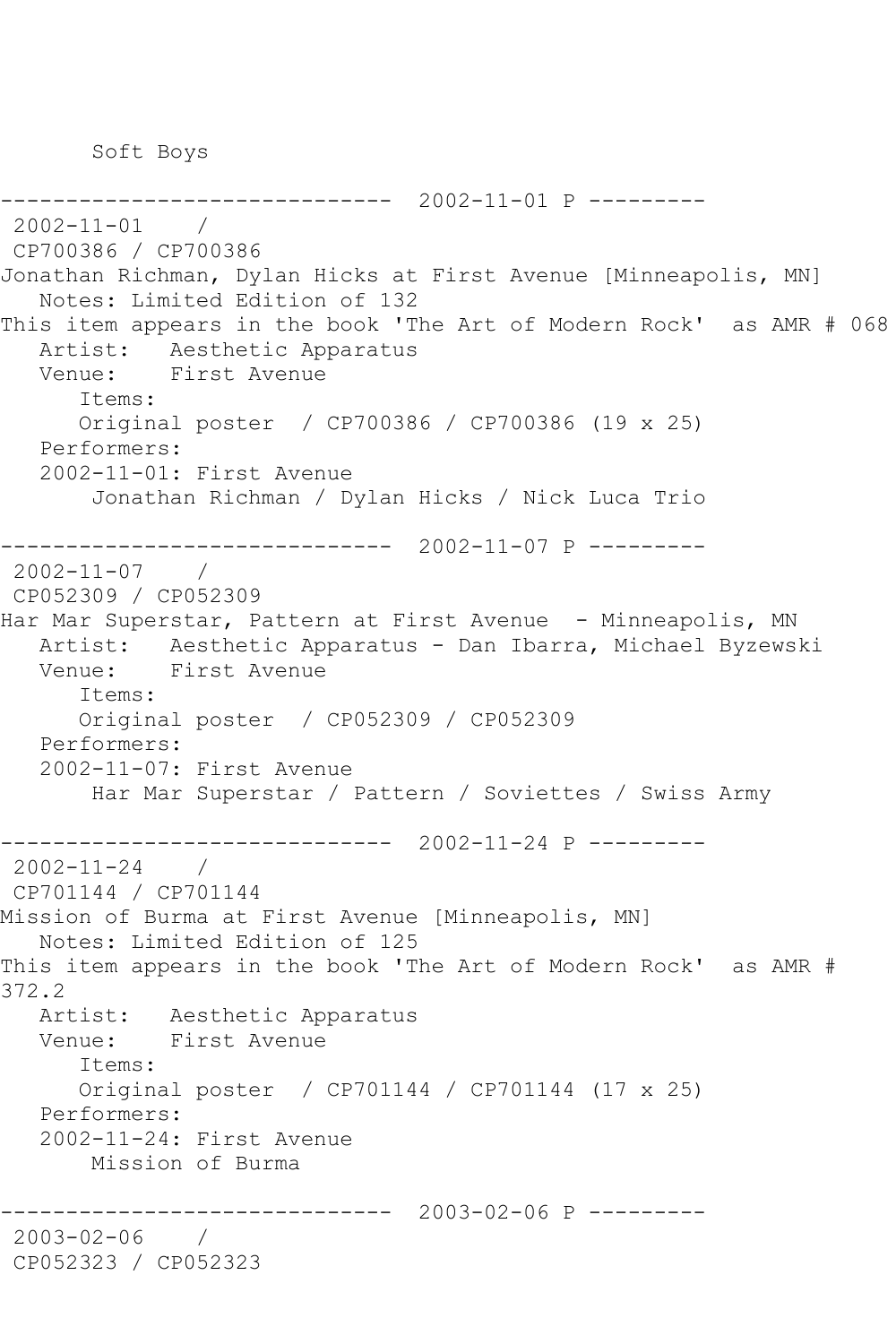Steve Earle and the Dukes, Garrion Starr at First Avenue - Minneapolis, MN Artist: Aesthetic Apparatus - Dan Ibarra, Michael Byzewski Venue: First Avenue Items: Original poster / CP052323 / CP052323 Performers: 2003-02-06: First Avenue Steve Earle and the Dukes / Garrion Starr ------------------------------ 2003-02-06 P --------- 2003-02-06 / CP700395 / CP700395 Boggs Revolver at First Avenue [Minneapolis, MN] Notes: This item appears in the book 'The Art of Modern Rock' as AMR # 069.5 Artist: Aesthetic Apparatus Venue: First Avenue Items: Original poster / CP700395 / CP700395 (19 x 25) Performers: 2003-02-06: First Avenue Boggs Revolver 2003-05-06: 2003-02-13: ------------------------------ 2003-02-13 P --------- 2003-02-13 / CP052325 / CP052325 Roots, Cody Chesnutt at First Avenue - Minneapolis, MN Artist: Aesthetic Apparatus - Dan Ibarra, Michael Byzewski Venue: First Avenue Items: Original poster / CP052325 / CP052325 Performers: 2003-02-13: First Avenue Roots / Cody Chesnutt ------------------------------ 2003-03-08 P --------- 2003-03-08 / CP700396 / CP700396 Locust, Moving Units at First Avenue [Minneapolis, MN] Notes: Limited Edition of 125 This item appears in the book 'The Art of Modern Rock' as AMR # 069.6 Artist: Aesthetic Apparatus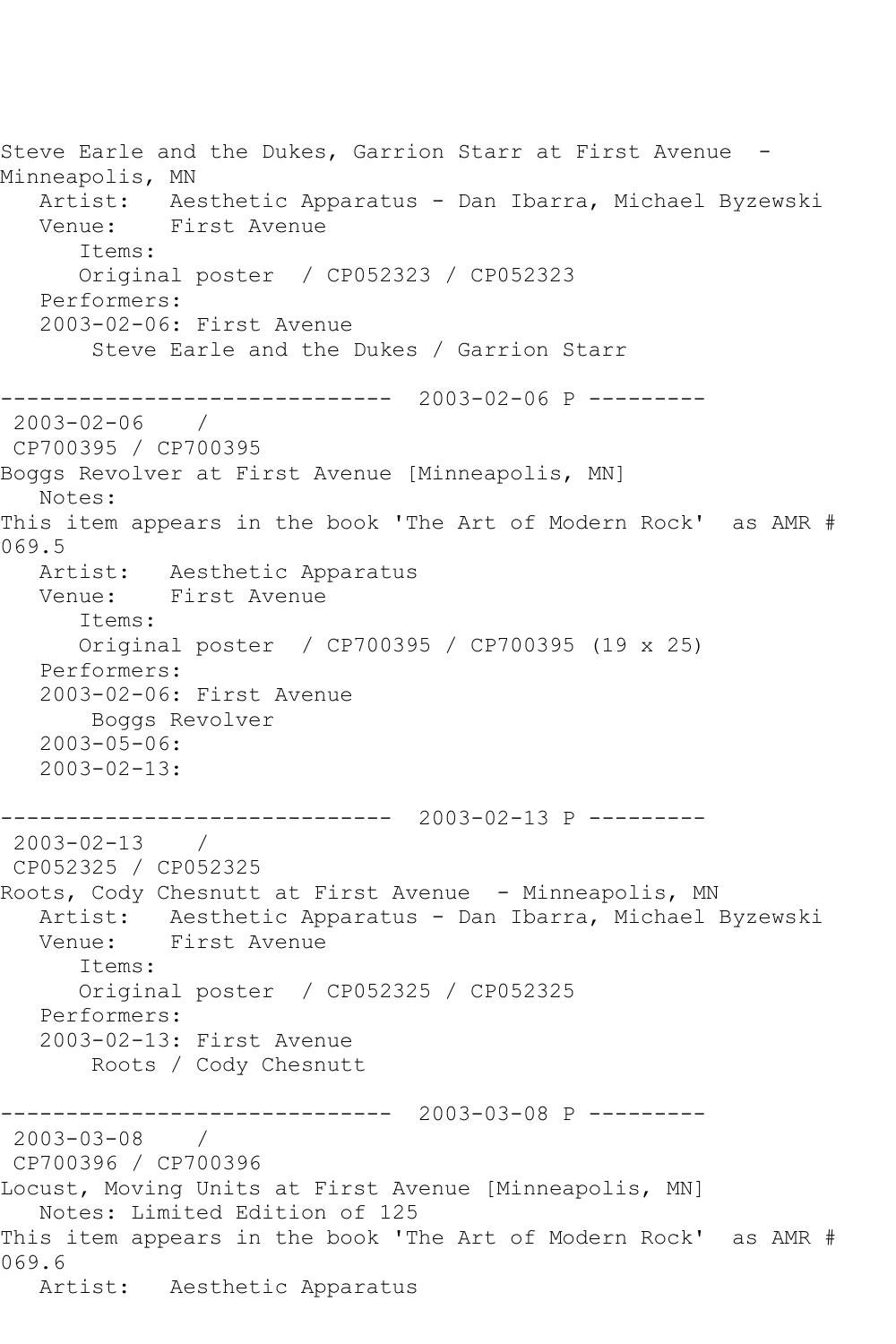Venue: First Avenue Items: Original poster / CP700396 / CP700396 (19 x 25) Performers: 2003-03-08: First Avenue Locust / Moving Units / Fast Forward ------------------------------ 2003-04-19 P --------- 2003-04-19 / CP052336 / CP052336 Mark Mallman and the Heat, Astronaut Wife at First Avenue - Minneapolis, MN Artist: Aesthetic Apparatus - Dan Ibarra, Michael Byzewski Venue: First Avenue Items: Original poster / CP052336 / CP052336 Performers: 2003-04-19: First Avenue Mark Mallman and the Heat / Astronaut Wife / Robert Skoro ------------------------------ 2003-05-06 P --------- 2003-05-06 / CP052339 / CP052339 Rapture, Boggs at First Avenue - Minneapolis, MN Artist: Aesthetic Apparatus - Dan Ibarra, Michael Byzewski<br>Venue: First Avenue First Avenue Items: Original poster / CP052339 / CP052339 Performers: 2003-05-06: First Avenue Rapture / Boggs / Revolver ------------------------------ 2003-06-08 P ---------  $2003 - 06 - 08$ CP052345 / CP052345 Yo La Tengo, Clean at First Avenue - Minneapolis, MN Artist: Aesthetic Apparatus - Dan Ibarra, Michael Byzewski Venue: First Avenue Items: Original poster / CP052345 / CP052345 Performers: 2003-06-08: First Avenue Yo La Tengo / Clean ------------------------------ 2003-08-28 P --------- 2003-08-28 / CP052355 / CP052355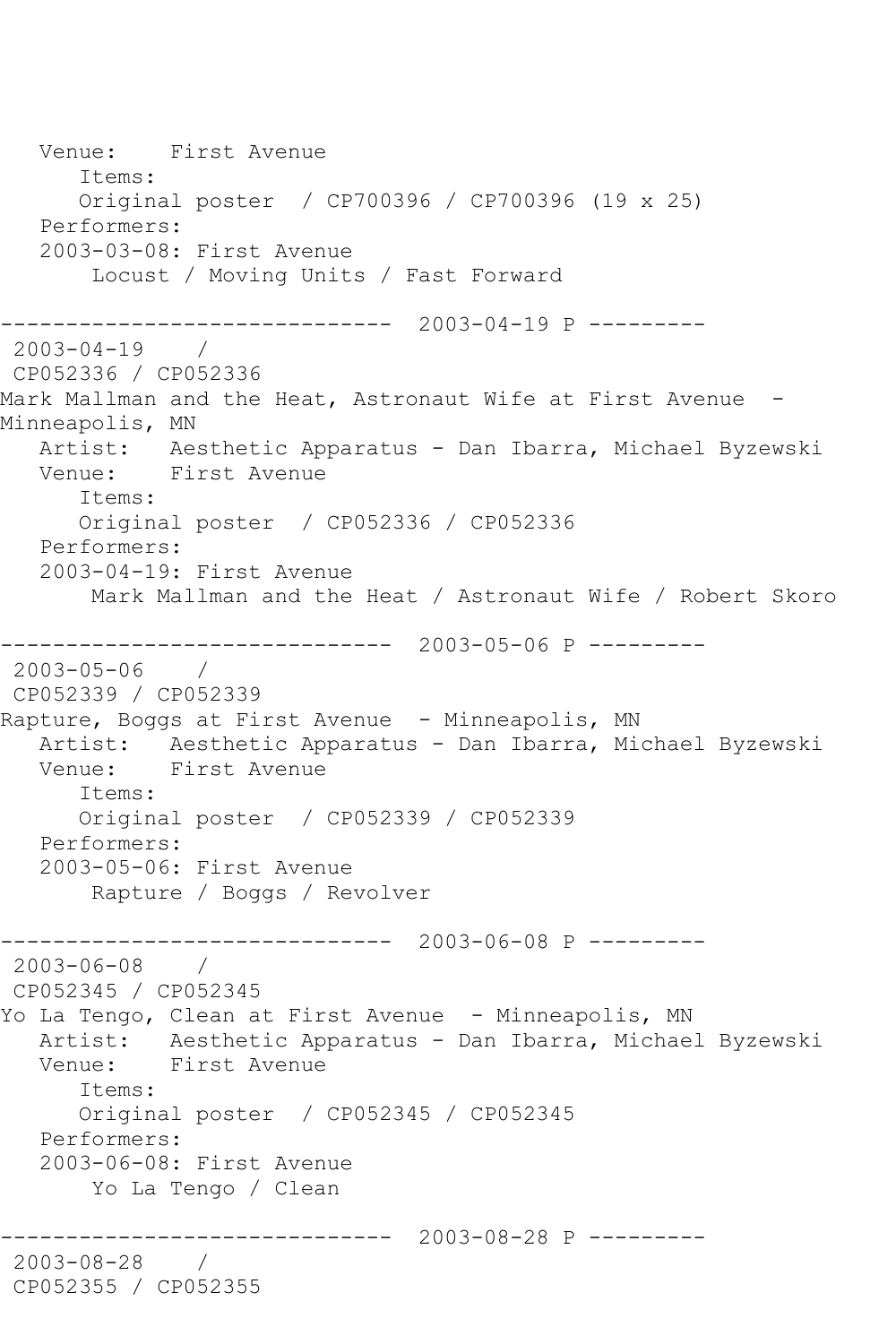Liz Phair, Patrick Park at First Avenue - Minneapolis, MN Artist: Aesthetic Apparatus - Dan Ibarra, Michael Byzewski Venue: First Avenue Items: Original poster / CP052355 / CP052355 (19 x 25) Performers: 2003-08-28: First Avenue Liz Phair / Patrick Park ------------------------------ 2003-09-15 P --------- 2003-09-15 / CP052359 / CP052359 Built To Spill, Delusions at First Avenue - Minneapolis, MN Artist: Aesthetic Apparatus - Dan Ibarra, Michael Byzewski Venue: First Avenue Items: Original poster / CP052359 / CP052359 Performers: 2003-09-15: First Avenue Built To Spill / Delusions / Solace Brothers ------------------------------ 2003-09-17 P --------- 2003-09-17 / CP700795 / CP700795 Reverend Horton Heat, Blasters at First Avenue [Minneapolis, MN] Notes: Limited Edition of 36 This item appears in the book 'The Art of Modern Rock' as AMR # 185.3 Artist: Squad 19 Venue: First Avenue Items: Original poster / CP700795 / CP700795 (19 x 12-1/2) Performers: 2003-09-17: First Avenue Reverend Horton Heat / Blasters / Br549 ------------------------------ 2003-11-05 P --------- 2003-11-05 / CP700391 / CP700391 Dropkick Murphys, Casualties at First Avenue [Minneapolis, MN] Notes: Limited Edition of 200 This item appears in the book 'The Art of Modern Rock' as AMR # 069 Artist: Aesthetic Apparatus<br>Venue: First Avenue First Avenue Items: Original poster / CP700391 / CP700391 (18 x 24-1/2) Performers: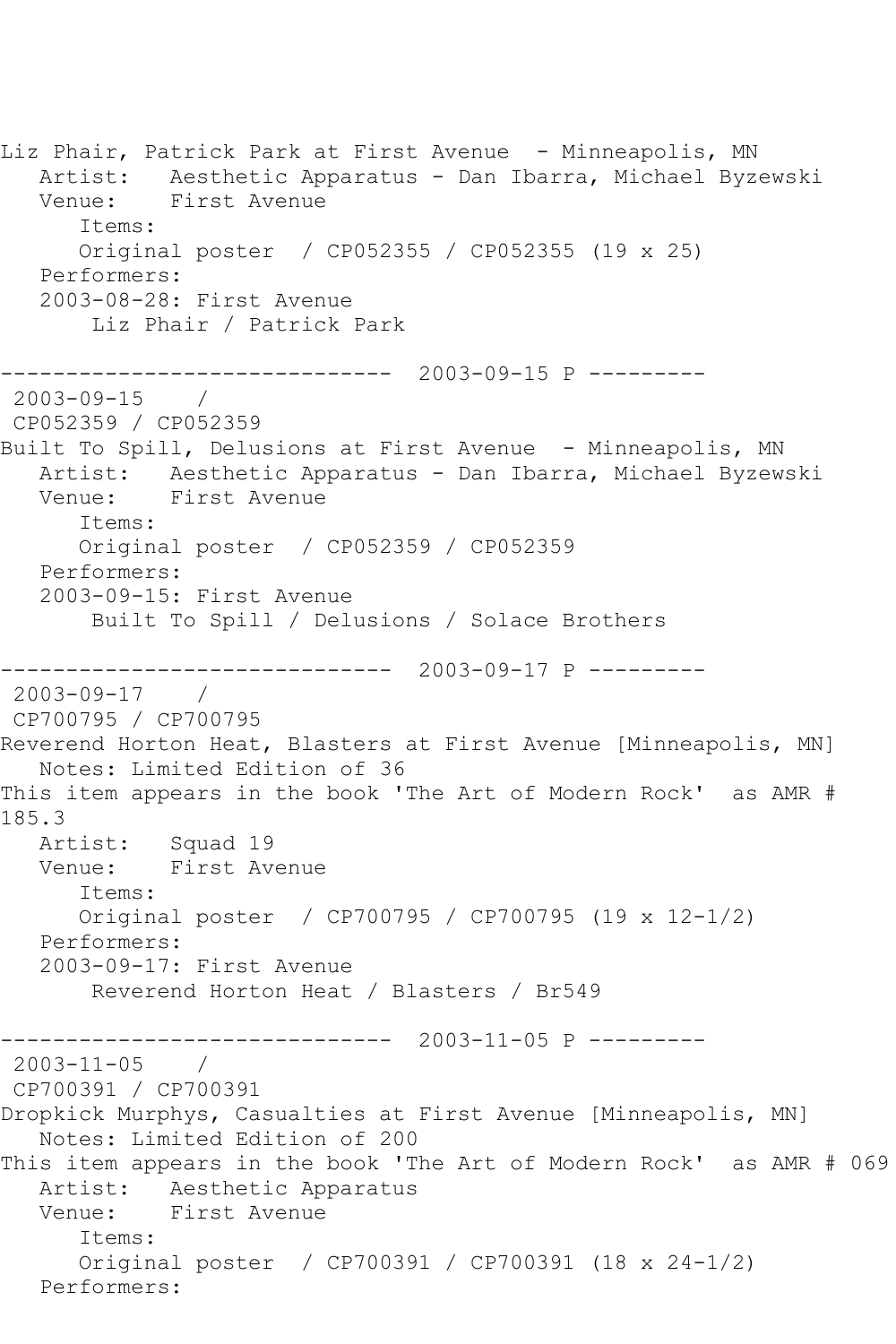2003-11-05: First Avenue Dropkick Murphys / Casualties / Roger Miret / Disaster ------------------------------ 2003-11-07 P --------- 2003-11-07 / CP052368 / CP052368 Rapture at First Avenue - Minneapolis, MN Artist: Aesthetic Apparatus - Dan Ibarra, Michael Byzewski Venue: First Avenue Items: Original poster / CP052368 / CP052368 Performers: 2003-11-07: First Avenue Rapture ------------------------------ 2003-11-18 P --------- 2003-11-18 / CP052371 / CP052371 Guided By Voices, Go at First Avenue - Minneapolis, MN Artist: Aesthetic Apparatus - Dan Ibarra, Michael Byzewski Venue: First Avenue Items: Original poster / CP052371 / CP052371 Performers: 2003-11-18: First Avenue Guided By Voices / Go ------------------------------ 2003-11-22 P --------- 2003-11-22 / CP052372 / CP052372 Yeah Yeah Yeahs, Locust at First Avenue - Minneapolis, MN Artist: Aesthetic Apparatus - Dan Ibarra, Michael Byzewski Venue: First Avenue Items: Original poster / CP052372 / CP052372 Performers: 2003-11-22: First Avenue Yeah Yeah Yeahs / Locust ------------------------------ 2004-04-06 P --------- 2004-04-06 / CP052384 / CP052384 Stereolab, Clearlake at First Avenue - Minneapolis, MN Artist: Aesthetic Apparatus - Dan Ibarra, Michael Byzewski Venue: First Avenue Items: Original poster / CP052384 / CP052384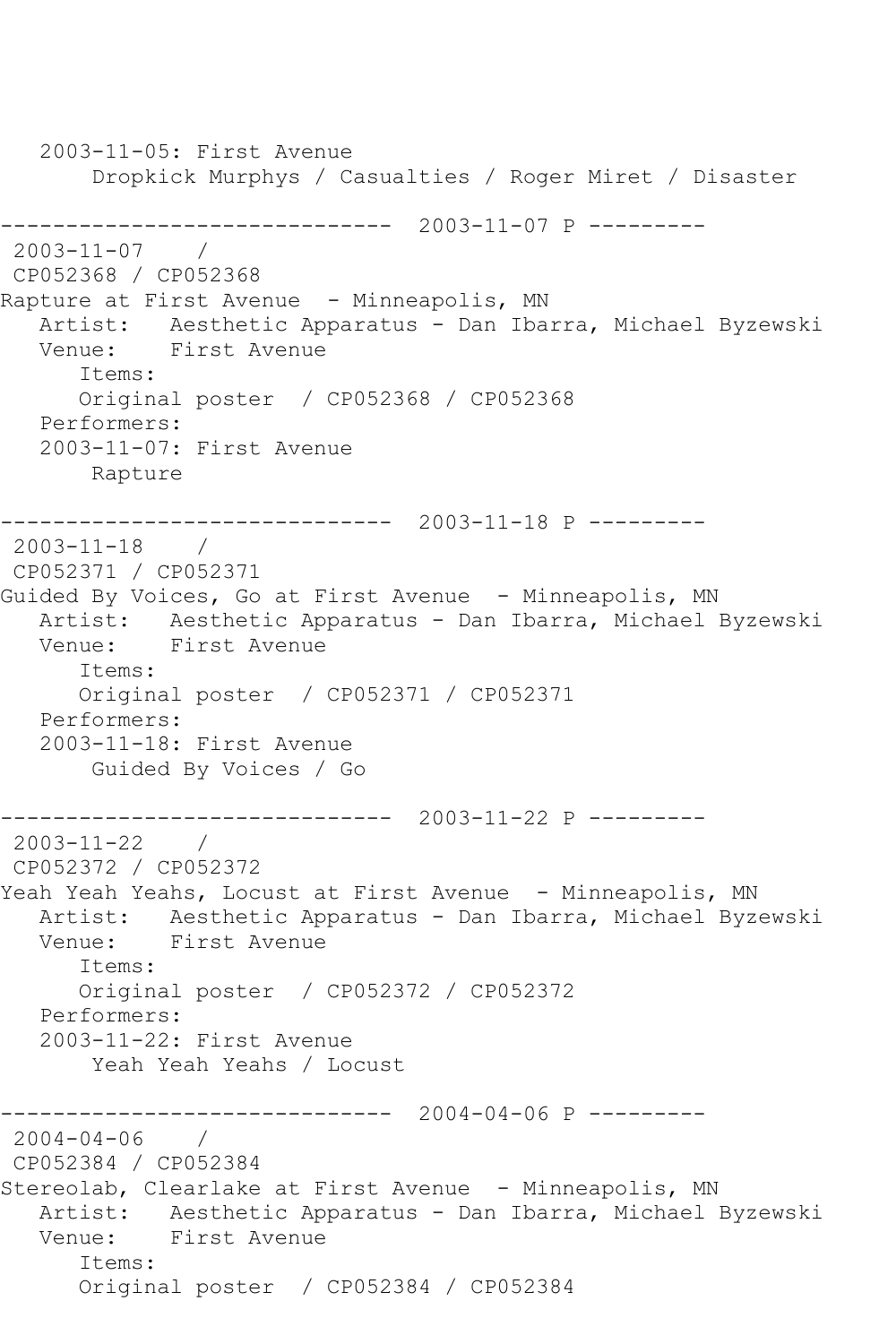Performers: 2004-04-06: First Avenue Stereolab / Clearlake ------------------------------ 2004-04-25 P --------- 2004-04-25 / CP052383 / CP052383 Strokes, Raveonettes at First Avenue - Minneapolis, MN Artist: Aesthetic Apparatus - Dan Ibarra, Michael Byzewski Venue: First Avenue Items: Original poster / CP052383 / CP052383 Performers: 2004-04-25: First Avenue Strokes / Raveonettes ------------------------------ zzzz-02-27 P --------  $zzzz-02-27$  f / CP052378 / CP052378 Urge Overkill at First Avenue - Minneapolis, MN Artist: Aesthetic Apparatus - Dan Ibarra, Michael Byzewski Venue: First Avenue Items: Original poster / CP052378 / CP052378 Performers: zzzz-02-27 fri: First Avenue Urge Overkill ------------------------------ zzzz-05-21 P -------- zzzz-05-21 s / CP052342 / CP052342 Chan Poling, Work of Saws at First Avenue - Minneapolis, MN Artist: Aesthetic Apparatus - Dan Ibarra, Michael Byzewski First Avenue Items: Original poster / CP052342 / CP052342 Performers: zzzz-05-21 sat: First Avenue Chan Poling / Work of Saws ------------- zzzz-07-05 P --------zzzz-07-05 / CP050377 / CP050377 Man or Astroman at First Avenue Mainroom Artist: Steven Cerio Venue: First Avenue Mainroom Items: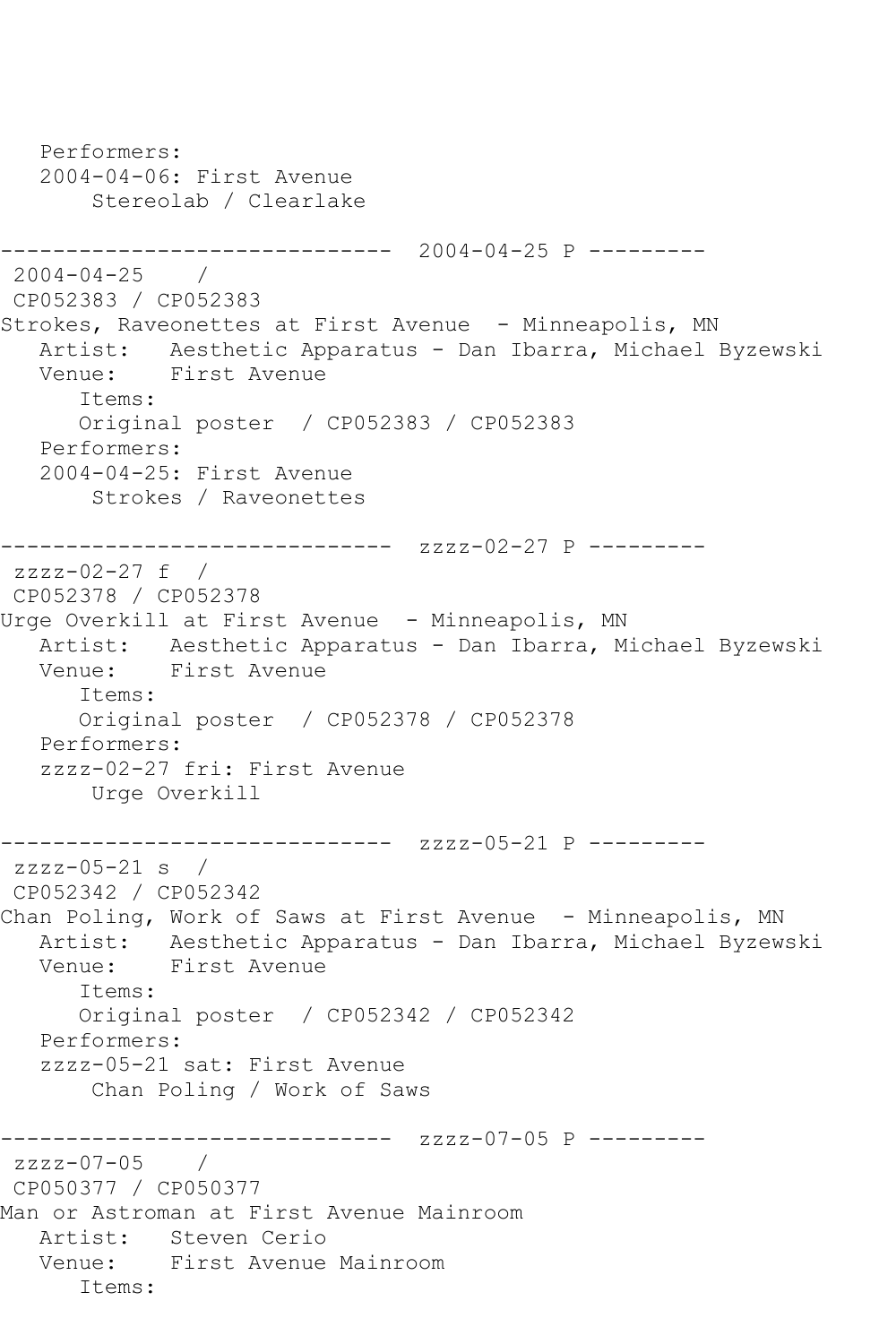Original poster / CP050377 / CP050377 Performers: zzzz-07-05: First Avenue Mainroom Man or Astroman? ------------------------------ zzzz-07-20 P -------- zzzz-07-20 / CP051430 / CP051430 Tragically Hip at First Avenue - Minneapolis, MN Artist: Will Ruocco<br>Venue: First Avenue First Avenue Items: Original poster / CP051430 / CP051430 Performers: zzzz-07-20: First Avenue Tragically Hip zzzz-07-23 zzzz-07-24: 9 30 Club Tragically Hip zzzz-07-26 zzzz-07-28: Somerville Theater Tragically Hip ------------------------------ zzzz-10-28 P -------- zzzz-10-28 s / CP052364 / CP052364 Lucinda Williams at First Avenue - Minneapolis, MN Artist: Aesthetic Apparatus - Dan Ibarra, Michael Byzewski Venue: First Avenue Items: Original poster / CP052364 / CP052364 Performers: zzzz-10-28 sat zzzz-10-29 sun: First Avenue Lucinda Williams ------------------------------ zzzz-11-17 P -------- zzzz-11-17 / CP052313 / CP052313 Atmosphere, DeeJay Bird at First Avenue - Minneapolis, MN Artist: Aesthetic Apparatus - Dan Ibarra, Michael Byzewski Venue: First Avenue Items: Original poster / CP052313 / CP052313 Performers: zzzz-11-17: First Avenue Atmosphere / DeeJay Bird / Brother Ali ------------------------------ zzzz-12-23 P -------- zzzz-12-23 /